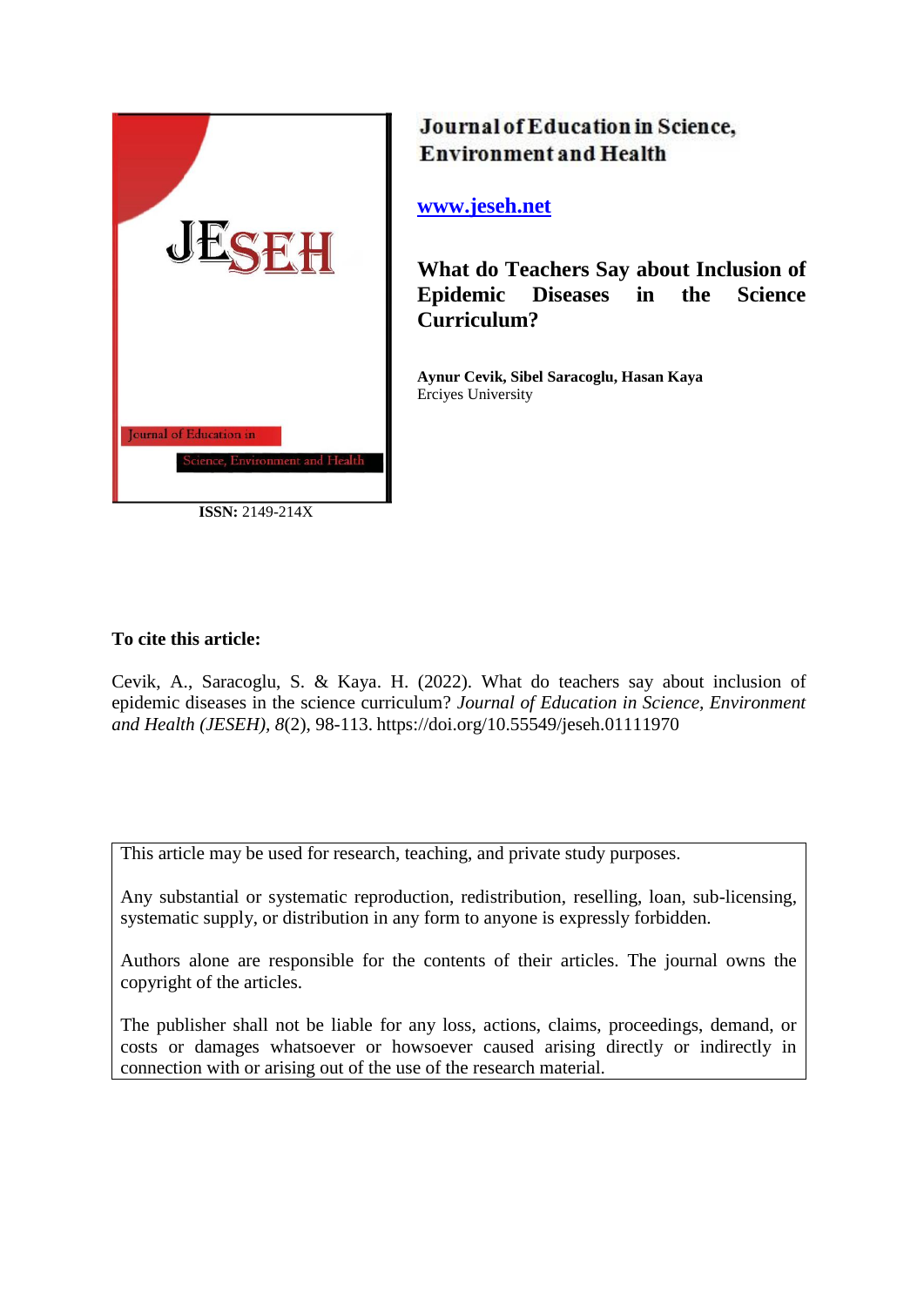

## **What do Teachers Say about Inclusion of Epidemic Diseases in the Science Curriculum?**

**Aynur Cevik, Sibel Saracoglu, Hasan Kaya**

| <b>Article Info</b>                                                                             | <b>Abstract</b>                                                                                                                                                                                                                                                                                                                               |
|-------------------------------------------------------------------------------------------------|-----------------------------------------------------------------------------------------------------------------------------------------------------------------------------------------------------------------------------------------------------------------------------------------------------------------------------------------------|
| <b>Article History</b>                                                                          | This study was carried out to determine the views of science teachers about the                                                                                                                                                                                                                                                               |
| Published:<br>01 April 2022                                                                     | inclusion of epidemic diseases in science curriculum. Phenomenology, one of<br>the qualitative research designs, was used as the research design in the study.<br>The study group consists of six science teachers who have at least five years of                                                                                            |
| Received:<br>29 July 2021                                                                       | experience and have participated in the development of science curriculum in<br>previous years. A semi-structured interview form consisting of five questions,<br>whose content validity was provided by taking expert opinion, was used as a                                                                                                 |
| Accepted:<br>30 November 2021                                                                   | data collection tool. Code, category and themes were created by analyzing the<br>content of the teachers' opinions. As a result of the study, inclusion of epidemic<br>diseases, which has become a current topic all around the world, into the science                                                                                      |
| <b>Keywords</b>                                                                                 | curriculum; reasons, advantages and disadvantages, class level, achievements<br>that can be included in the program were evaluated according to the views of                                                                                                                                                                                  |
| Covid-19<br>Epidemic diseases<br>Pandemic<br>Science teaching program<br>Socio-scientific topic | science teachers in terms of teaching methods-techniques and materials also it<br>was emphasized that the subject of epidemic diseases should be included in the<br>science course curriculum. Suggestions that in line with the findings of the<br>research were made to the developers of the science course curriculum and<br>researchers. |

## **Introduction**

The need for qualified and well-equipped manpower, which arises from the changing social needs in the light of developments in science and technology, can only be met with a qualified education. Therefore, curricula should be prepared in line with the requirements of the era, the needs of the individual and society, and should include innovations and advances in the fields they cover (Coşkun, 2017). In this context, curricula are being reviewed and renewed in many countries (Donnelly & Ryder, 2011, Ulutan, 2018). In the updated curriculum, a humanoriented education approach is adopted and it is aimed to train individuals to have 21st century skills (Çepni, 2017). The effect of science course is high in gaining these skills, which are necessary for increasing the quality of life of individuals and societies (Kaptan, 1999; Yılmaz, 2013). The science course aims to raise individuals who are open to development, have developed thinking skills, have strong social skills, and use information and technology effectively, and provides an opportunity to the student in order to comprehend and research himself and the environment he lives in through scientific methods and thinking (Akbaş, 2011; Rudolph, 2020). In this context, science curricula should be capable of adapting to the renewed world conditions in line with the changing social requirements with the developments in science and technology (Wiles & Bondi, 2002).

Science curriculums, in the light of the principle of inseparability of human and life, should be prepared in a way that will facilitate each individuals lives and contribute to a healthy and happy living is has been emphasized in the Ministry of National Education (MoNE) science curriculum objectives and MEB 2023 Education Vision Reports (MoNE, 2018a; MoNE 2023 Education Vision, 2018b). In this context, as in many countries, the science curriculum has been updated in order to prepare an individual and society-oriented curriculum in Turkey. In the science curriculum, which was updated twice in the last ten years, in 2013 and 2018, it was aimed to develop the basic life skills, life skills were included in the curriculum as a new skill area. One of the striking points in the updates made in 2013 and 2018 is the inclusion of socio-scientific issues in the program. In this way, it is aimed to make students gain the habit of scientific thinking and to make students aware of taking a role in the solution of social issues (MoNE, 2013; MoNE, 2018a). Socio-scientific issues attract the attention of students who are interested in daily life and social issues, encourage them to think. For this reason, the inclusion of socio-scientific issues in the curriculum is seen as one of the best ways to enable individuals to gain skills such as decision making, problem solving, analytical thinking and generating new ideas (Değirmenci & Doğru, 2017; Goloğlu, 2009).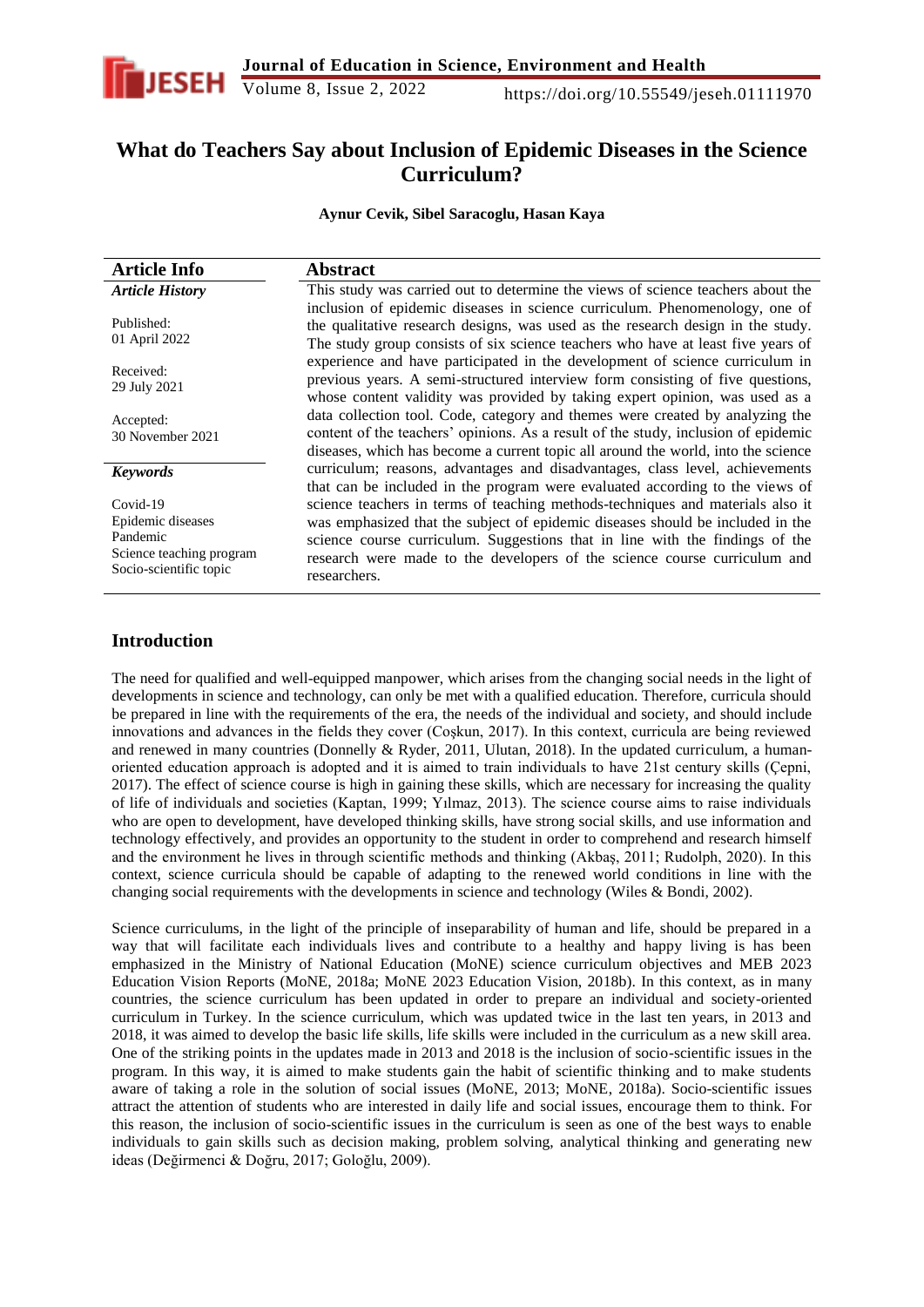Socioscientific issues are controversial issues that require generating ideas and making choices in a personal or social sense, have local and general social and political dimensions, and are discussed from different perspectives in all societies. Socioscientific issues covered within the scope of science courses in Turkey; global warming, genetically modified foods, nuclear energy, ozone depletion, reduction of biodiversity, hydroelectric power plants, cloning, recycling of waste materials, etc. (MoNE, 2018a). It is stated that similar subjects are also included in studies on socioscientific issues in Turkey (Genç & Genç, 2017). It is inevitable that new subjects should be included in socio-scientific issues according to the conditions and needs of the developing world. In the MoNE 2023 Education Vision Report, it is stated that awareness and skill training on current health issues should be given importance in science course curriculum (MoNE, 2023 Education Vision, 2018b). Considering the inclusion of diseases in the 2018 Turkish science curriculum; at sixth grade, dwarfism, giantism, diabetes, goiter, sensory organ diseases, bone fractures, rheumatism, diarrhea, ulcer, cancer, jaundice, anemia, pneumonia, influenza, kidney stones, kidney failure, dialysis, alcohol, smoking, organ donation, first aid and health of receptor organs, and at the eighth grade concept of consanguineous marriage are discussed, but the issue of epidemic diseases is not among these said learning outcomes (MEB, 2018a). The content of the science program has been prepared by examining national and international academic studies and taking the opinions of the teachers who are the implementers of the curriculum. However, in the examinations made, it was determined that although some socioscientific issues were included in the 2018 science curriculum, the objectives were limited and the subject of diseases was not included enough (Deveci & Aydiz, 2021; Saraç & Yıldırım, 2019; Yapıcıoğlu, 2020). In this context, it is thought that the issue of epidemic diseases such as Covid 19, which has recently occupied the world in the field of health, which is included in the 2023 vision, should be included in science education programs as a socio-scientific issue.

The Covid 19 pandemic is a socio-scientific issue that affects the society at a high level, as the other socioscientific issues, involves controversial situations with its applications in society and has the characteristics of different opinions among scientists. (Yapıcıoğlu, 2020). The Covid 19 epidemic emerged in Wuhan, China in December 2019 and has become a pandemic that has affected the whole world as of March 2020. Changes have been made in the functioning of many areas such as health, education, tourism, business sector and economy all over the world since 2020 due to the Covid 19 pandemic. With this disease, terms such as pandemic, symptomatic, asymptomatic, physical distance, SARS, virus, epidemic, immunity, vaccine, quarantine, isolation and ways of protection from viruses began to be heard frequently in all media, among politicians and scientists, in short in all areas of life these terms tried to understand. Thus, it has been revealed that the epidemic is a multidimensional health problem that touches every aspect of life and needs to be understood in different disciplines (Dillon & Avraamidou, 2020). There is no guarantee that the pandemic experienced today with Covid 19 will not be repeated with similar or different diseases in the future. According to Yapıcıoğlu (2020), this epidemic period "although it seems like a break from daily life in the world, it is actually an internship period in which efforts are made against the effects of a scientific event that is happening now and is predicted to happen in the future". The Covid 19 pandemic is a global socio-scientific issue, and scientific studies and discussions on the subject still continue. All individuals should take an active role in the solution of the global problem. In general, this shows that there are new needs in the field of education, especially in science curricula, in socio-scientific issues that concern all humanity, such as epidemics (Saunders  $\&$  Rennie, 2013).

What is expected from individuals during the epidemic is, as a good science literate, to make sense of the explanations made by different sources, to distinguish between scientific and non-scientific views, to make decisions by evaluating socio-scientific aspects, to exhibit behaviors that take into account scientific results, and to take an active role in solving the problem that concerns all humanity (Holbrook & Rannikmae, 2009; Yapıcıoğlu, 2020). Dillon and Avraamidou (2020) in their study, in which they investigated how much science education programs prepared the society for the Covid 19 pandemic period, they claimed that although the importance of science literacy is often emphasized in science education programs, individuals are not science literate and described people's behavior during the pandemic process as science illiterate. In addition, in some studies evaluating cognitive skills on the subject of diseases, it has been determined that students have misunderstandings and misconceptions about this subject (Takmaz, 2019). In the studies, it is stated that the information sources of individuals are mostly from social media, and there is a lot of information pollution in the media and digital platforms that will expose the public to false beliefs and misconceptions (Konuk & Güntaş, 2019; Yapıcıoğlu, 2020). In this regard, schools have important duties to individuals in the process of making decisions by using high-level thinking skills in the light of scientific data and implementing them in their daily lives (Koçakoğlu, 2016; Takmaz & Yılmaz, 2020). Schools are preparation environment for life that are important for the healthy development of students academically, socially and emotionally (Erduran, 2020; Follari & Navaratne, 2019; Şirin, 2020; Taneri & Kılıç, 2020). As a matter of fact, the education programs that implemented in schools aims to contribute to the solution of social problems (Coşkun, 2017). In this direction, it is of great importance that teachers and students have knowledge about a subject such as epidemic diseases that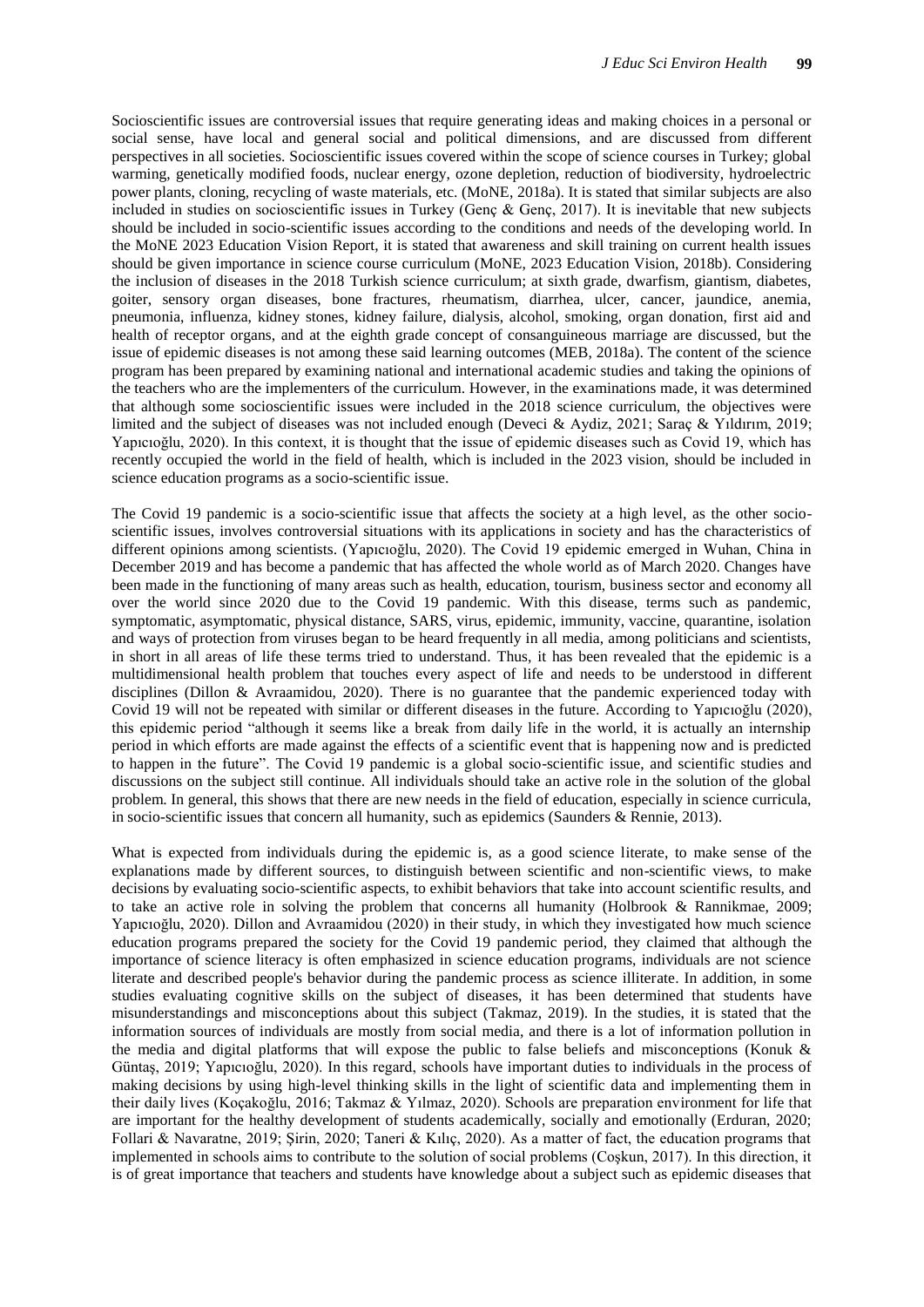seriously affect the whole world, considering the place and role of the teacher and student in society (Hacettepe University, 2017; İnceoğlu, 2004; Köse & Demir, 2014; Meşeci, 2008; The sun, 2020).

The emergence and subsequent developments of the Covid-19 pandemic, which encountered all over the world, the danger of epidemics and the changes and developments in vaccination methods reveal that the acquisitions related to epidemic diseases should be included in science teaching programs. Including the subject of epidemic diseases in science education programs like other socio-scientific subjects will contribute to the development of individuals' judgment and decision-making skills by confronting individuals with some scientific, moral and ethical dilemmas (Yapıcıoğlu, 2020). This situation requires that today's education programs be planned in a way that will form the basis for raising responsible, conscious and sensitive citizens of the future (UNICEF, 2020). In this context, science education programs should comply with the requirements of the age and meet the needs of the individual and society (Koçakoğlu, 2016; Takmaz & Yılmaz, 2020). In order to evaluate the curriculum in terms of functionality in the planning process, it is considered important and necessary to get the opinions of teachers who take an active role in the implementation of the curriculum (Handal & Herrington, 2003; Karaman & Karaman, 2016; Özcan et al., 2018; Saraç & Yıldırım, 2019; Takmaz, 2019). In this context, national and international academic studies on education and training programs are examined and opinions are taken from teachers (MoNE, 2018a). In some studies, in which the opinions of teachers on the curriculum were taken, it was concluded that the objectives related to socio-scientific issues in the updated 2018 science curriculum did not find enough place among the achievements at some grade levels (Coşkun, 2017, Demirci Güler & Açıkgöz, 2019; Deveci, 2018; Deveci & Aydiz, 2021; Kalemkuş, 2021; Özcan & Koştur, 2019; Saraç & Yıldırım, 2019; Yapıcıoğlu, 2020).

In the literature review, it is seen that there is a limited studies on the inclusion of epidemic diseases, which gained importance with the Covid 19 epidemic, in the curriculum. In this context, Yapıcıoğlu (2020), in his study to examine the Covid 19 pandemic as a socio-scientific issue in science education and to offer model application suggestions for science teaching, examined why "Covid 19" is a socio-scientific issue and presented examples of applications such as cartoons, dilemma cards and problem scenarios that can be used in teaching this subject in science programs. Although this study contributes to science teaching with applications that can be used in teaching the subject of epidemic diseases, there is a need for new studies on teaching approaches and course materials that can be used in the teaching of socioscientific issues in science courses (Genç & Genç, 2017; Tyrrell & Calinger, 2020). It is thought that the data obtained with this study will contribute to the arrangement of the to be updated science curriculum and It is thought that it will contribute to the academic studies in the field of science curriculum in terms of interview questions and emerging findings.

In this study, it is aimed to reveal the views of science teachers working in Turkey about the inclusion of epidemic diseases in science curriculum. In line with the purpose of the study, the research question was determined as "What are the teachers' views on the inclusion of epidemic diseases in the science curriculum?"

## **Method**

### **Research Design**

In this study, phenomenology was used as a research design. Phenomenology provides a suitable ground for the investigation of phenomena that individuals are not completely unfamiliar with but at the same time cannot fully grasp. The phenomenology design focuses on phenomena that are awared of but do not have in-depth knowledge about (Yıldırım & Şimşek, 2016; Creswell, 2007).

### **Working Group**

The participants of this study were determined by purposeful sampling methods. Purposeful sampling method is a type of sampling that emerges in qualitative research and allows many events and phenomena to be discovered and explained. (Yıldırım & Şimşek, 2016). Purposeful sampling allows for in-depth study of events that are assumed to contain rich information. In purposeful samples, researchers select participants according to their characteristics suitable for the purpose of the research. Participants can be selected in this sample type because of their experience in the subject studied or their knowledge of the subject studied (Patton, 2002). In this study, criterion sampling, which is one of the purposeful sampling types, was used. The criterion sampling method is aimed at studying situations that meet a predetermined group criterion (Yıldırım & Şimşek, 2016). In criterion sampling selection, the criterion that meets the situation studied is determined by the researcher or the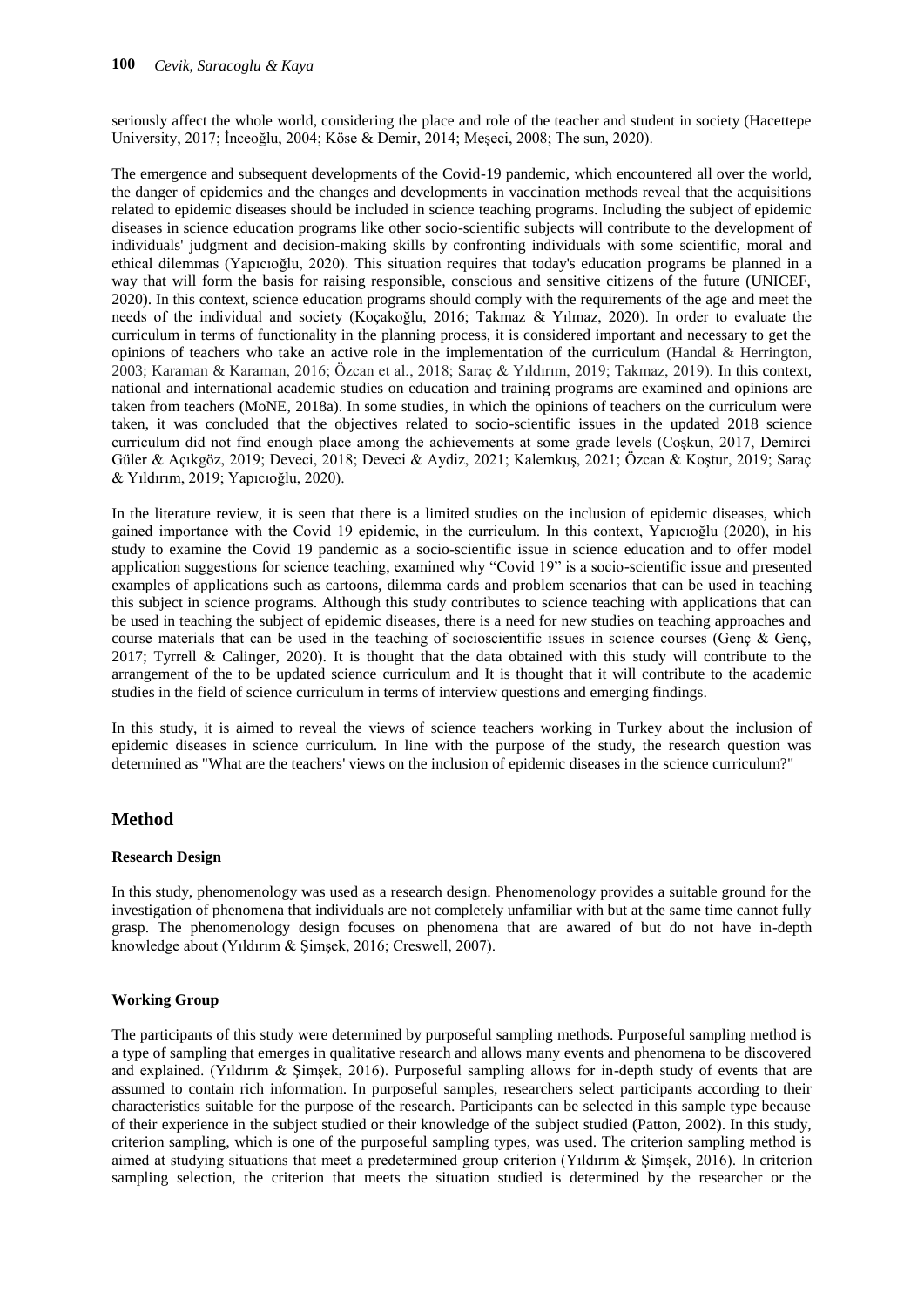appropriate one is selected from the prepared list of criteria (Marshall & Rossman, 2014). Any situation or event that is included in the subject of the research can be determined as the criterion of the study (Grix, 2010). The criterion in this study, in accordance with the purpose of the research, is that the sample consists of science teachers with a certain experience. In this direction, the sample of the study consisted of six science teachers who had at least five years of experience and were involved in the development of science curriculum in previous years. The reason why the experienced teacher is the criterion while determining the sample is that the teachers have knowledge about the recently updated science course curriculum. The reason for choosing the teachers involved in the science curriculum process is that teachers who have previously gained experience regarding to new updates in the curriculum are thought to have rich knowledge.

In order to determine the teachers to be included in the study, 10 teachers were interviewed at first and the teachers to be included in the study were determined according to the results of that interview. During the interview, the teachers were asked how many years of professional experience they have and whether they participated in the preparation of science course curriculum or undergo any information training. As a result of the interview, six teachers, two women and four men, who had at least five years of experience and were involved in the curriculum development process, formed the sample of the study. Demographic information of the working group is shown in Table 1.

| Table 1. Demographic information of teachers participating in the study |        |              |                                                                       |
|-------------------------------------------------------------------------|--------|--------------|-----------------------------------------------------------------------|
| Participants                                                            | Gender | Professional | Training in Program Development                                       |
|                                                                         |        | Experience   |                                                                       |
| P <sub>1</sub>                                                          | Male   | 19 years     | Master's, development study of 2013-2018 science course<br>curriculum |
| P <sub>2</sub>                                                          | Male   | 13 years     | Introduction of 2018 science course curriculum                        |
| P <sub>3</sub>                                                          | Female | 11 years     | Development study of 2018 science course curriculum                   |
| P4                                                                      | Male   | 22 years     | Introduction of 2018 science course curriculum                        |
| <b>P5</b>                                                               | Male   | 16 years     | Master's, development study of 2013-2018 science course               |
|                                                                         |        |              | curriculum                                                            |
| P <sub>6</sub>                                                          | Female | 9 years      | Introduction of 2018 science course curriculum                        |

### **Data Collection Tool**

As a data collection tool in the study, a semi-structured interview form was used to determine the opinions of teachers about the inclusion of epidemic diseases in the science curriculum. In phenomenological studies conducted to reveal and interpret the perceptions of individuals about a certain phenomenon, generally interview questions are used (Fraenkel & Wallen, 1993). Interviewing provides the participants with the opportunity to express their thoughts on a determined subject in a more detailed and a deeper way (Çepni, 2012). In this study, interview questions were included in the collection of data in accordance with the design and purpose of the research.

The interview form was created by the researchers. The interview form consisting of five questions was asked to two research associates who are experts in the field of science education, two science teachers and one Turkish language teacher, and it was rearranged after the received feedbacks. In this context; In line with the opinions of the science education specialists, "Do you think it is important to have knowledge about epidemics? question was added to the interview questions; After the feedbacks received from the science teachers and the Turkish language teacher, the question "Do you think there are advantages and difficulties in including the subject of epidemic diseases in science curriculum?" was changed to "Do you think it would provide an advantage or disadvantage to include the subject of epidemics in science curriculum?". The interview form which consists of six questions is finalized with the arrangements made after the feedback received.

#### Interview Questios:

- 1. Do you think it is important to be informed about epidemics?
- a. If your answer is yes, explain the reason by evaluating it from the perspective of the teacher and the student.
- b. If your answer is no, explain why.
- 2. Do you think that school is important for students to have knowledge about epidemic diseases?
- a. If your answer is yes, explain why.
- b. If your answer is no, explain why.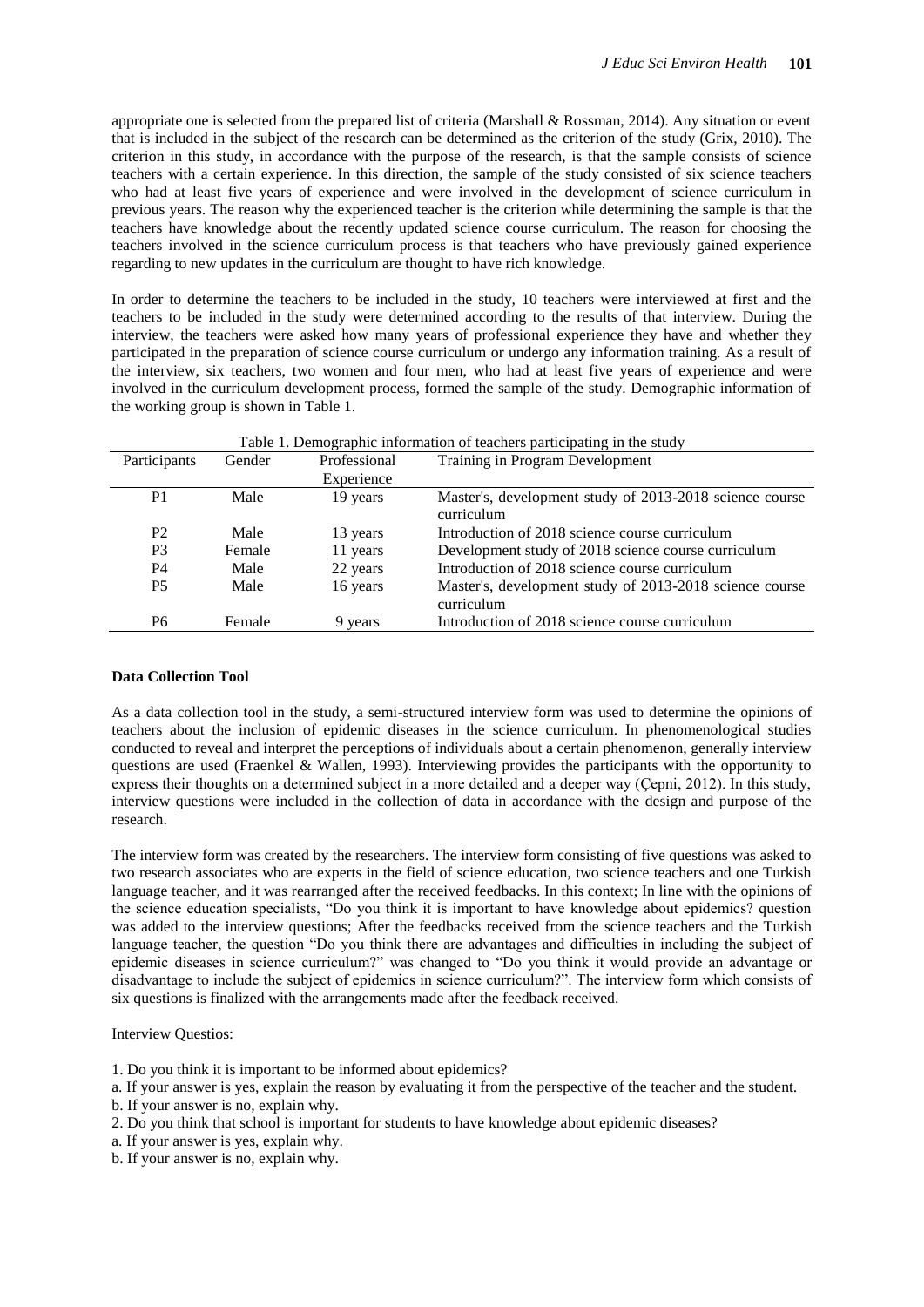3. What do you think about the inclusion of epidemic diseases in science curriculum?

a. If you think it is necessary to include this subject in the program; Evaluate in terms of achievement, content, grade level and time (beginning, middle or end of the semester).

b. If you do not think it is necessary to include this topic in the program, explain why.

4. Do you think it would be advantageous to include the subject of epidemic diseases in science education programs?

a. If yes, what are these advantages?

b. If your answer is no, explain why.

5 Do you think it would be disadvantageous to include the subject of epidemic diseases in science education programs?

a. If yes, what are these disadvantages?

b. If your answer is no, explain why.

6. How do you think the subject of epidemic diseases should be taught effectively if it is included in the science curriculum?

a. Evaluate in terms of teaching/learning method.

b. Evaluate in terms of teaching material.

## **Data Collection Process, Validity and Reliability**

It was stated to the science teachers in the study group before the interview that the interviews would be recorded and the records would only be used by the researchers. Interviews were held online via Zoom and each interview lasted approximately 20 minutes. The audio recordings were documented. In order to ensure internal validity in the study; a long-term interaction was ensured between the researcher and the participant, after the audio recordings taken at the end of the interview are documented, the participant's confirmation was obtained by allowing them to be read again by them, direct quotations were included in the findings section. In order to ensure external validity; purposeful sampling was made and the sample was selected suitable for the research topic of the study, the data obtained at the end of the study were described in detail and analyzed in depth. In order to ensure internal reliability; the codes, categories and themes created for the data obtained from the study were reviewed by two science education experts and a consistency analysis was carried out, in the findings section, the data was presented without any comment. In order to ensure external reliability, the data obtained from the study were compared with the raw data by two science education experts and a confirmation survey was made.

### **Data Analysis**

The data obtained as a result of the interviews with the science teachers were analyzed by content analysis. Inductive analysis, which is one of the content analysis types, was used in the analysis of the data obtained within the scope of the research (Yıldırım & Şimşek, 2016). The main purpose of content analysis is to reach the concepts that will fully explain the obtained data and to establish relationships between them (Miles & Huberman, 1994). For this purpose, first of all, the data obtained from the participants' opinions were examined and codes were created. Afterwards, the similarities and differences of the codes were examined, and the related codes were brought together to determine category and themes. While doing content analysis, the transcripts were first examined by one of the researchers and the codes, categories and themes based on the data were determined, then the transcripts were revised by two science education specialists and the codes, categories and themes were rearranged accordingly. The four themes determined as a result of these arrangements are given in Table 2.

| Table 2. Themes created by data analysis |                                                                                        |  |
|------------------------------------------|----------------------------------------------------------------------------------------|--|
| <b>Theme</b>                             | Theme                                                                                  |  |
| Number                                   |                                                                                        |  |
|                                          | The Role of School, Teacher and Student in Having Knowledge on Epidemics               |  |
| 2                                        | Reasons, Advantages and Disadvantages of the Inclusion of Epidemic Diseases in Science |  |
|                                          | Curriculum                                                                             |  |
| 3                                        | Suggested Outcome Contents, Grade Levels and Term/Unit to Include Epidemic Diseases in |  |
|                                          | Science Curriculum                                                                     |  |
| 4                                        | Teaching Methods and Materials of Epidemic Diseases Subject                            |  |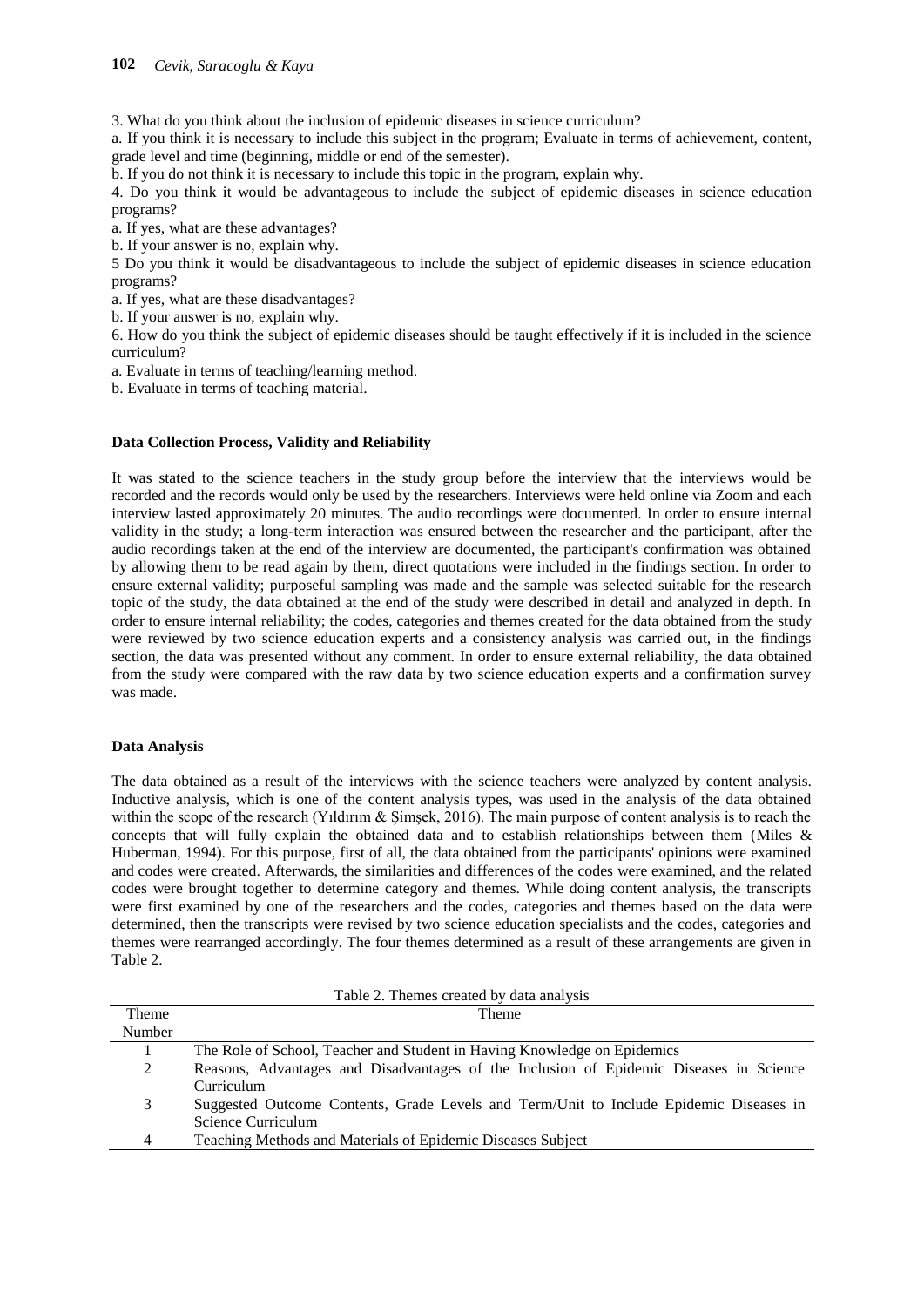## **Results**

The findings of the research were obtained from interviews with science teachers who participated in curriculum development trainings and had at least five years of experience. The codes created as a result of the analysis of the data obtained from the interviews with the teachers were collected under four different themes and presented in the form of tables.

#### **The First Theme: The Role of School, Teacher and Student in Having Knowledge on Epidemics**

In the study, the participants were asked to evaluate the roles school, teacher and student in having knowledge about epidemic diseases. The categories, codes and the distribution of participants, which was created by considering the data obtained in this context, which created accordingly to the theme of *"The Role of School, Teacher and Student in Having Knowledge on Epidemics"* are given in Table 3.

| Table 3. The Role of School, Teacher and Student in Having Knowledge on Epidemics |                                          |                                                                                                     |
|-----------------------------------------------------------------------------------|------------------------------------------|-----------------------------------------------------------------------------------------------------|
| Categories                                                                        | Codes                                    | Participants                                                                                        |
| The role of school                                                                | Reliable source of information           | P <sub>1</sub> , P <sub>2</sub> , P <sub>3</sub> , P <sub>5</sub> , P <sub>6</sub>                  |
|                                                                                   | Effective force                          | P <sub>1</sub>                                                                                      |
|                                                                                   | Problem solving environment              | P <sub>1</sub>                                                                                      |
|                                                                                   | Primary source                           | P <sub>1</sub>                                                                                      |
|                                                                                   | Widespread influence                     |                                                                                                     |
|                                                                                   | Effective teaching/education environment | P <sub>2</sub> , P <sub>3</sub> , P <sub>6</sub>                                                    |
|                                                                                   | Effective communication environment      | <b>P4</b>                                                                                           |
|                                                                                   | Long time frame                          |                                                                                                     |
| The role of teacher                                                               | Education leader                         | P <sub>1</sub> , P <sub>2</sub> , P <sub>3</sub> , P <sub>4</sub> , P <sub>5</sub> , P <sub>6</sub> |
|                                                                                   | Role model                               | P <sub>1</sub> . P <sub>4</sub>                                                                     |
| The Role of student                                                               | Conscious individual                     | P <sub>1</sub> , P <sub>2</sub> , P <sub>3</sub> , P <sub>5</sub> , P <sub>6</sub>                  |
|                                                                                   | Widespread impact                        | P <sub>1</sub> , P <sub>2</sub> , P <sub>3</sub> , P <sub>4</sub> , P <sub>5</sub>                  |

The majority of the teachers think that the school has an important place in having knowledge about epidemic diseases because it is a source of reliable information. P2 expressed his thoughts on this subject, "*The most accurate resource will be the school here. The media may not be an accurate enough source or there may be very different predictions and opinions. Not every information on the media, on the television, is correct. That's why it's very important for them to learn at school*". P3 expressed his opinion in support of P2's view, "*...I think the true knowledge is learned at schoo*l". In addition to this, participant P1 thinks that the school is important because of "effective force", "problem solving environment", "primary resource" and "widespread influence". P1's thought on the school being an effective power, "*You can gather millions of children and give education to them at the same time in institutions we refer as schools. This is actually a very powerful force. In other words, imagine that you are providing education to 15-16 million students living in Turkey at the same time. Imagine training them at the same time and on the same day, and that's 48 million when 16 million go to their home and at least tell these into two person. When you compare it to this population, this is a very large and rapid determination, which is really the place for schools, why schools are important in terms of another aspect of this, that is, the speed of this work is important in terms of improving maneuverability immediately*." While expressing his opinion, he also touches the subject "widespread influence" as following: "*Education from schools spreads to the environment. It is a spiral, in this respect, it can spread to the environment, that is, the child goes home, tells it to parents at home, tells it to the neighbor, it spreads like this and becomes effective*". While P2 referred to the school as an effective teaching environment, P3 and P6 drew attention to the school's being an educational environment. P3 made a statement for the educational environment, "*School is not just a teaching place. The minister of national education and training, that is in the name, is not teaching its actually education. Education means a place where we can learn not only information about courses but also the whole social life*." While P4 expressed the importance of effective communication at school, P6 stated that it has an important place in this regard due to the time period the student spends at school. On this subject, P6 expressed his opinion as, "*If we consider the process he spent from the age of 5-6 until the age of 17-18, he spends more time at school than at home. He needs to learn this at school or he should have knowledge about it at school*".

The science teachers have opinions about the "education leader" and "role model" codes of the teachers regarding the "The Importance of Having a Knowledge about Epidemics for Teachers" (Table 3). All of the participants think that teachers should have knowledge about epidemic diseases due to their profession. In this context, his opinion of P1 on the education leader code is, "*Teachers are a professional group that can*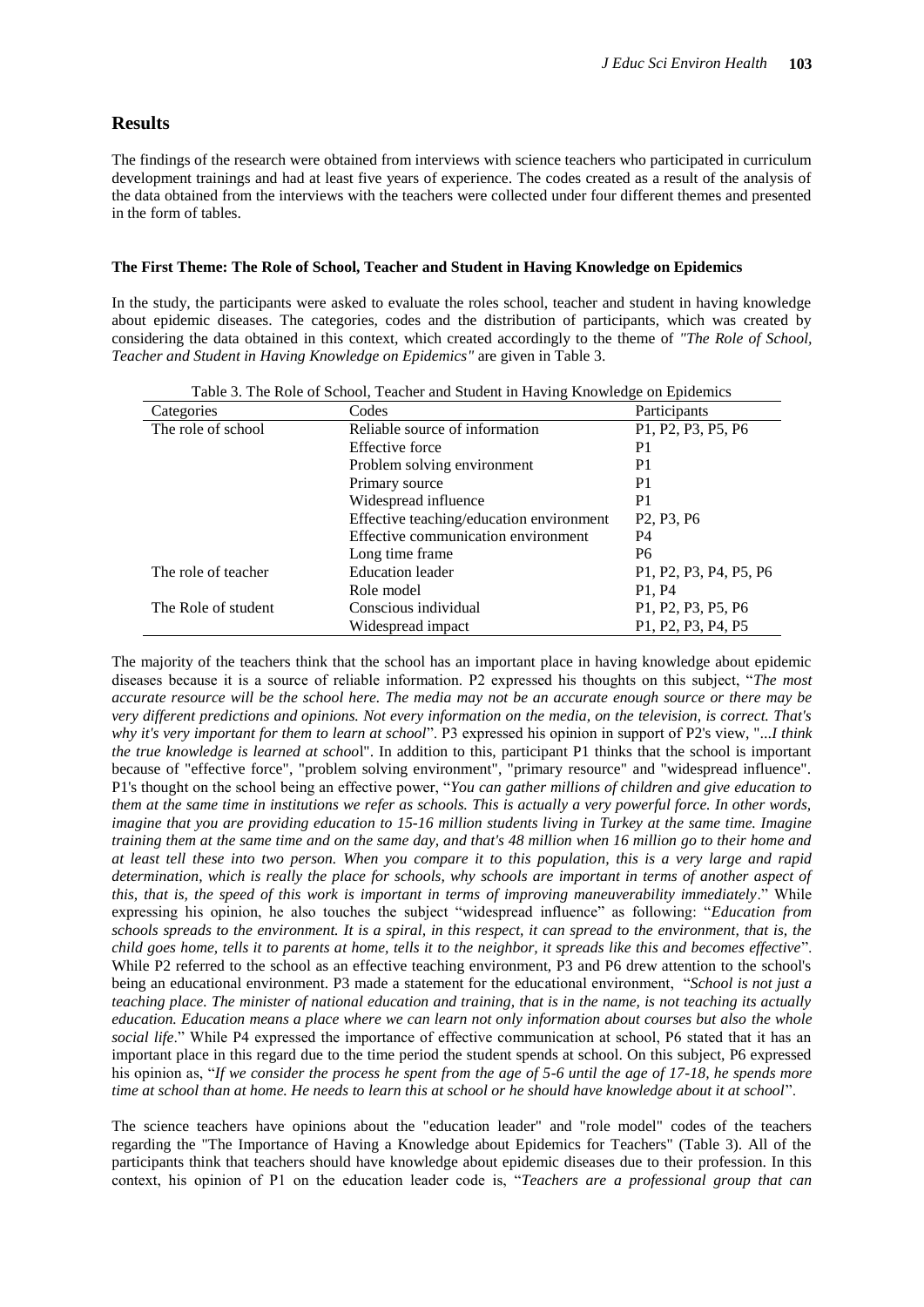*penetrate into the smallest capillaries in societies. That's why, because we educate people's children, children can spread about the information about epidemic disease that we teach them by telling their families, neighbors, relatives, elders and minors at home*." In addition to these, P1 and P4 think that teachers should have knowledge about this subject in order to be a positive role model in society. P4's opinion on this issue is expressed as, "*I think we need to have detailed information about the epidemic in order to protect ourselves, protect our students and be a positive role model for the society*."

The teachers expressed their views on the codes of "conscious individual" and "pervasive influence". Five of the participants think that students should have knowledge about epidemic diseases in order to be conscious individuals. In this regard, the participants emphasized the contribution of the conscious individual to the formation of a conscious society. For example, P4 thought, "*You know, each student means a family. The cornerstone of society means that the better we explain these to our children, and the better we can teach them in the desired direction, that is, in the educational dimension, they teach their families. If their families are educated, what will the society do, they will be more conscious*", while in P5 "*Learning this and raising awareness about it will cause such epidemics to be prevented before it spreads in a much shorter time, I think. In the future, they will know and apply to their lives, they will grow up, they will raise their children themselves accordingly*". Five of the participants agree that students' knowledge about epidemics will have a widespread effect on society. Regarding the widespread effect, P2 said, "*If the student has information on this subject, he will have an impact on the people around him, his family, I don't know, his friends around him. The student is actually a light of the environment, in my opinion, the building of the environment. It will also illuminate the environment somehow. That is why it is very important for students to have knowledge about this issue*".

#### **Second Theme: Reasons, Advantages and Disadvantages of the Inclusion of Epidemic Diseases in Science Curriculum**

The categories, codes, and the distribution of participants regarding these codes are given in Table 4 under the theme of "*Reasons, Advantages and Disadvantages of the Inclusion of Epidemic Diseases in Science Curriculum*", which was formed by taking into account the reasoned opinions of science teachers regarding the inclusion of epidemic diseases in science curriculum.

| Categories    | Codes                                      | Participants                                                      |
|---------------|--------------------------------------------|-------------------------------------------------------------------|
| Reasons       | Raising a conscious generation             | P1, P3, P4, P5, P6                                                |
|               | Topicality                                 | P <sub>1</sub> , P <sub>3</sub>                                   |
|               | Socio-scientific issue                     | P <sub>3</sub>                                                    |
|               | Daily life relationship                    | P <sub>2</sub> , P <sub>4</sub>                                   |
|               | Early education                            | P4                                                                |
| Advantages    | Reliable knowledge                         | P <sub>3</sub> , P <sub>6</sub>                                   |
|               | Social awareness                           | P <sub>1</sub> , P <sub>2</sub> , P <sub>4</sub> , P <sub>5</sub> |
|               | Widespread effect                          | P <sub>2</sub> . P <sub>3</sub>                                   |
| Disadvantages | Increasing the number of learning outcomes | P <sub>1</sub>                                                    |
|               | The teacher can share his/her opinion      | P <sub>3</sub>                                                    |
|               | Some learning outcomes may be deducted.    | P <sub>5</sub>                                                    |

Table 4. Reasons, advantages and disadvantages of the inclusion of epidemic diseases in science curriculum

P1, P3, P4, P5 and P6 think that epidemic diseases should be included in the science curriculum in order to raise a conscious generation. P5's thought on this subject was, "*It should be. Of course, the most important factor here is science learning and teaching, raising students' awareness, but the best course to explain the reasons and studies related to them is science courses*." P1 also thinks that the science course should cover the issue of epidemics because science course is up-to-date information. P1 thinks that "*Science course is a course that follows the current. For example, based on the recent developments in the world on space, our ministry of national education has reflected the space subject in the programs of 6, 7, 8. grades*". P3 stated similar to P1 that current issues should be included in the science course, and also expressed that the issue of epidemic diseases should be included in the curriculum because it is a socio-scientific issue. P3 expressed this opinion as, "*Actually, we try to include all global problems and social problems in science educational books and curriculum. We see applications such as recycling, global warming, genetic engineering, biotechnology as a whole in science books, which are actually current and socioscientific issues. That's why the issue of epidemic diseases related to this sudden pandemic should be placed at grade levels and in relation to other subjects definitely included in the program*". P4 of the participants explained their views on the need for the subject of epidemic diseases to be included in the science course based on the contribution of the science course to daily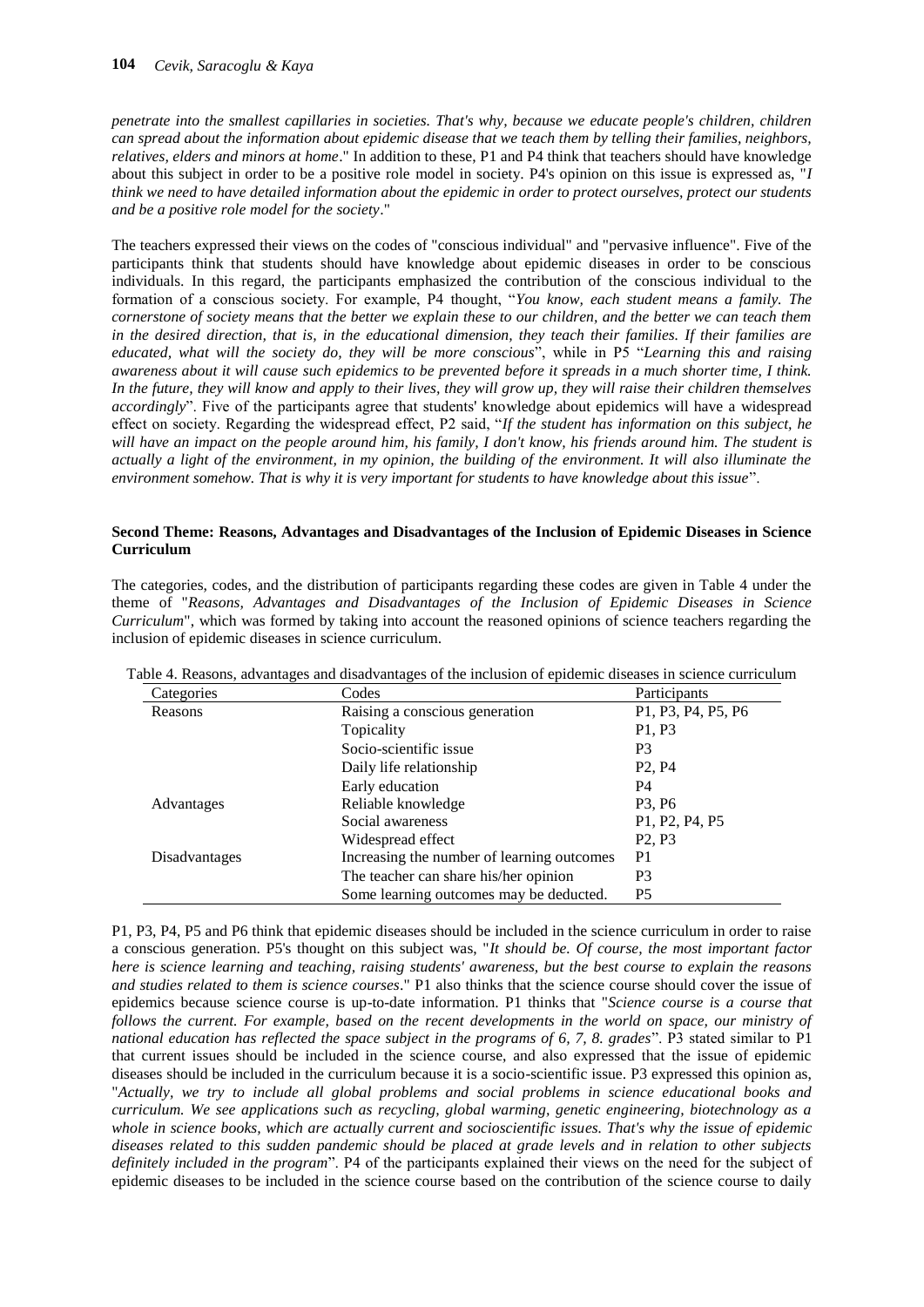life and educating the individual at an early age. P2 expressed as, "*I think that the importance of this has been understood much more after the covid disease. Because I attend the classes of the 5th, 6th, 7th, 8th grades, science lessons are not given detailed information about other diseases, even measles, typhoid or cholera, let alone epidemic diseases. In other words, there is no information that we can explain the essence of many issues related to infectious diseases, epidemics, yes, infectious diseases*".

In Table 4, it is seen that some of the science teachers think that the inclusion of epidemic diseases in science teaching programs will provide an advantage in terms of reliable knowledge, social awareness and widespread impact. Referring to the advantage of the teacher's role in sharing relable knowledge, P6 expressed as, "*If this subject is included in the program, at least they will have learned the information from the right place. Maybe the teacher is not the one who conveys the information directly, but the one who guides in learning the information. In this way, correct information can be provided to students through teaching*". P2 made a statement for social awareness and widespread impact as, "*Children are at the center of learning. Since children sits in the center for teaching to the environment, I think that if these topics will include in our programs and if we can explain them in a really good way and teach them to the children, we can increase the awareness of this society*". P1 stated referring to the advantages of social awareness as, "*Scientific literacy is important here. In such events, it is to our advantage to give this education in the science curriculum in order to read the scientific course of the event and to predict how it will progress scientifically*".

The participants' views on the disadvantages of the inclusion of epidemic diseases in the science course curriculum are limited (Table 4). While P1 of the participants stated that adding the subject of epidemic diseases to the programs would increase the number of achievements as a disadvantage, P3 thought that it would be a disadvantage for the teacher to share his/her own opinion because the subject of epidemics is a socio-scientific subject. P3 expressed this thought as "*It may be a disadvantage for the teacher to share his/her own opinion, that is, an opinion of his/her own, not the information*". Thinking that it might cause elimination of some attainments, P5 said, "*For example, plate movements were telling before that. Not at the moment, for example, we put the climate instead. When we are talking about the occurrence of an earthquake, we explain what an earthquake is without telling about destructive natural events. You know, it's just a wobble, something is destroyed and you can see them, I think it was good, but now it has been eliminated, so adding topics might be a disadvantage since it may cause some topics to come out*". Participants P2, P4 and P6 stated that inclusion of epidemic diseases in science education programs would not cause any disadvantage.

### **Third Theme: Suggested Outcome Contents, Grade Levels and Term/Units to Include Epidemic Diseases in Science Curriculum**

The categories, codes and the distribution of the participants for the theme of "*Suggested Outcome Contents, Grade Levels and Term/Units to Include Epidemic Diseases in Science Curriculum",* which was formed with opinions of science teachers, are given in Table 5.

| Categories                 | Codes                                     | Participants                                                                       |
|----------------------------|-------------------------------------------|------------------------------------------------------------------------------------|
| Suggested outcome contents | Ways to avoid epidemics                   | P1, P2, P3, P5, P6                                                                 |
|                            | Definition of epidemic disease            | P <sub>3</sub> , P <sub>4</sub> , P <sub>5</sub> , P <sub>6</sub>                  |
|                            | Ways of spreading epidemics               | P1, P3, P6                                                                         |
|                            | History of epidemics                      | P <sub>1</sub> , P <sub>5</sub>                                                    |
|                            | Effects of epidemics                      | P <sub>5</sub> , P <sub>6</sub>                                                    |
|                            | Treatment methods of epidemic diseases    | P1, P4                                                                             |
|                            | Vaccine                                   | P1, P3                                                                             |
|                            | Virus and mutation                        | P <sub>3</sub>                                                                     |
|                            | Causes of epidemic disease                | P4                                                                                 |
|                            | The importance of epidemics               | P <sub>5</sub>                                                                     |
| Suggested grade levels     | All grades from kindergarten              | P <sub>4</sub>                                                                     |
|                            | from $1$ to $8$                           | P <sub>1</sub> , P <sub>2</sub>                                                    |
|                            | from $5$ to $8$                           | P <sub>3</sub> , P <sub>5</sub> , P <sub>6</sub>                                   |
| Suggested term/unit        | First semester unit                       | P <sub>1</sub> , P <sub>2</sub> , P <sub>3</sub> , P <sub>4</sub> , P <sub>6</sub> |
|                            | According to the relationship status with | P <sub>3</sub>                                                                     |
|                            | current learning outcomes                 |                                                                                    |
|                            | After the subject of systems and living   | P <sub>5</sub>                                                                     |
|                            | things                                    |                                                                                    |

Table 5. Outcome contents, grade levels and term/units to include epidemic diseases in science curriculum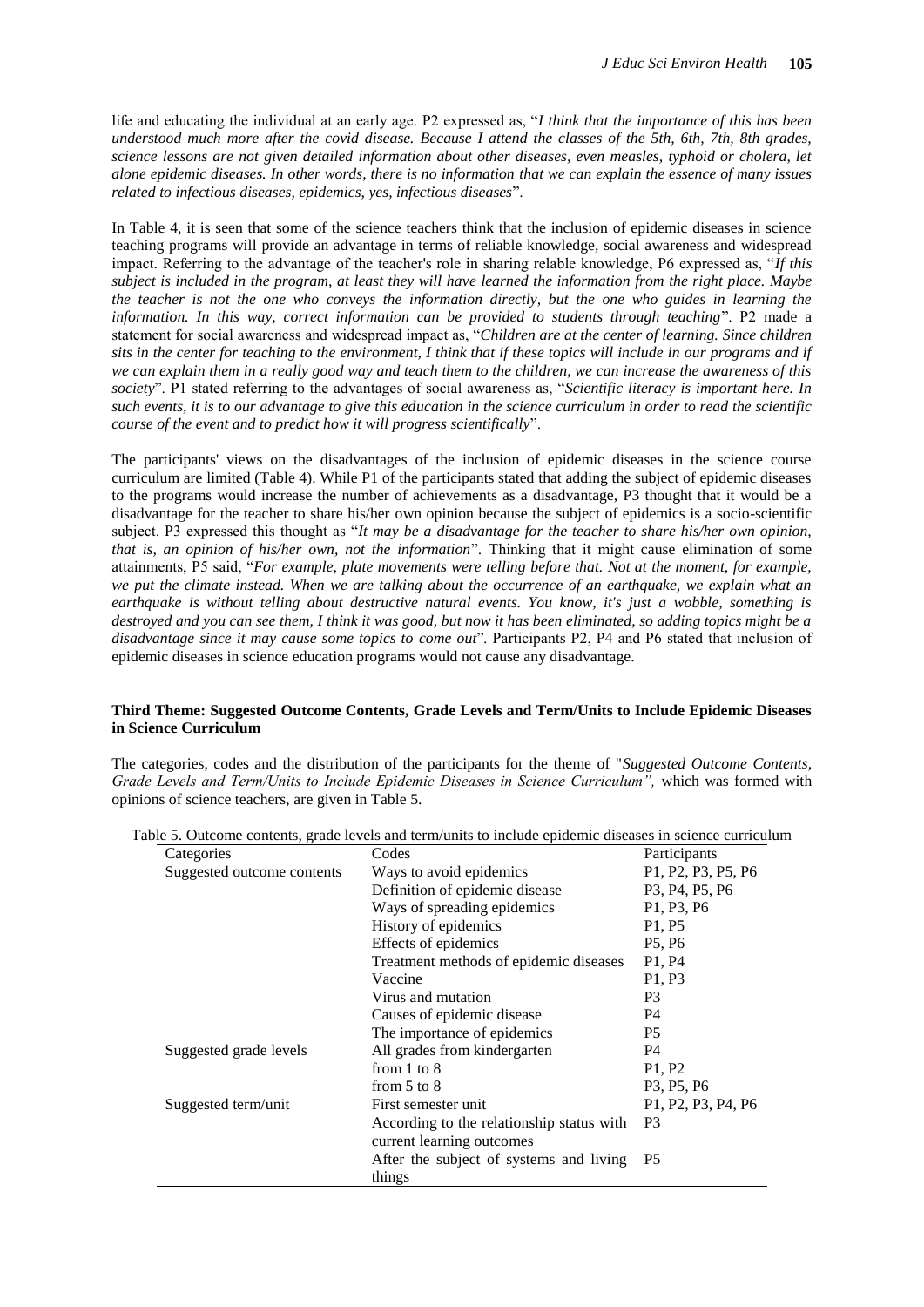The majority of the participants think that the concept of ways to protect against epidemic diseases should be included in the learning outcomes. P2 made a statement on the ways of protection from epidemic diseases as, "*Paths of prevention from diseases for each class level. You know, the mask distance and cleaning issues we are talking about can be given in a little more detail. Maybe we can emphasize that the cleaning habit that we always try to gain is more important here*". After this suggestion, the most frequently mentioned concepts are the definition of epidemic disease and the ways of spreading epidemics. P3 on her view of the ways in which epidemics spread as, "*What is a mask, how is it used? Who does it hurt when it goes under the nose, why do we have to close our mouths? For example, we can teach this, we can teach that the virus is transmitted through droplets*". Two participants each think that the history of epidemic diseases, the effects of epidemic diseases, treatment methods of epidemic diseases and vaccine concepts should be included in the learning outcomes. P3's explained her opinions on these as, "*My opinion is that keeping general hygiene in the first stages a learning program and the history of epidemic diseases as general rules and from the fifth grade on, including how the course of epidemics progresses should be made by a scientific commission based on the data obtained in the light of scientific facts and scientific articles and theses by from*". In addition to these, P3 stated in the concepts of virus and mutation, P4 stated causes of epidemics, and P5 stated the importance of epidemic diseases and whether it should be included in the learning outcomes. P4 expressed his opinion on this subject as, "*First, the child should be given a definition of the disease, the factors that cause the disease should be explained, what can be done for the treatment of the disease and what are the technological developments used in the treatment of the disease? Content suitable for that class can be prepared at each grade level and these can be taught in the lessons*".

In Table 5, when the answers given by the science teachers regarding the grade levels recommended to be included in the curriculum of the epidemic diseases are examined, it is seen that the opinions on the codes of "all classes starting from kindergarten", "from 1 to 8", "from 5 to 8" are appears to have arisen. P4 stated that these codes should be started from kindergarten and expressed as, "*It should even be started from pre-school, because a tree bends when it is wet. The child will make it a habit and you know that habits in us need to be repeated a lot in order to fit together, and it is much easier for young children to gain such habits. You know, as the individual gets older, it becomes difficult to gain this*". There are three participants who think that it should be given from the fifth to the eighth grade. Among them, P5 stated as, "*These should be given from the fifth grade. Then, sixth grade and seventh grade will of course learn about cells. They will learn the subject of living things, in the fifth grade, they will learn cells and systems in later subjects. Therefore, after these subjects are covered, especially after the biology subjects, they learned about the epidemic diseases such as the cell, they learned about the living things, what kind of creatures they cause epidemics in us, what can be done to prevent such epidemics should be given*".

The science teachers have suggestions regarding the term/unit recommended to be included in the science curriculum such as "first semester first unit", "according to the current learning outcomes", "after systems and living things". P3 suggested that the first unit should be in the first semester: "Actually, the beginning of the semester seems to be more appropriate for this. It can be integrated into a subject at the beginning of the semester, because a learned subject can be talked about for a year." While P1 states, "*If the issue of epidemics is given to our children, especially at the beginning of the year, maybe in the first units, we can prevent our children from getting sick as a result of our children knowing the ways of infecting each other throughout the year when we teach them the importance of washing their hands and using cologne, or not using each other's private belongings*." P5 expressed this while stating that the topic of epidemics should be given after the topic of systems and living things, as "*I think the topic of epidemics can be added to the end of the topic of systems and living things in a spiral way as an outcome as 5,6,7 learned the topics*".

#### **Fourth Theme: Teaching Methods and Materials of Epidemic Diseases Subject**

The categories, codes and distribution of participants for the theme of "*Teaching Methods and Materials of Epidemic Diseases Subject*", which was created in line with the views of science teachers on the methods and materials that can be used in the learning of the subject of epidemic diseases, are given in Table 6. All of the participants think that the case study method can be used in learning the subject of epidemic diseases. P2 expressed this thought as, "*It may be that someone who has experienced this event, who has gone through this epidemic disease process, comes to the class and somehow tells what happened to them*." P3 and P6 of the participants think that the project method can be used. P3 expressed his opinion on the project as, "*We can even carry it out of school in order to raise awareness of the benefits of the vaccine. In other words, we can make this promotion in nursing homes and social places. I think that with this kind of project, teaching can be much more enjoyable and permanent*". P2 and P5 presented the expert invitation technique as a suggestion. P5 expressed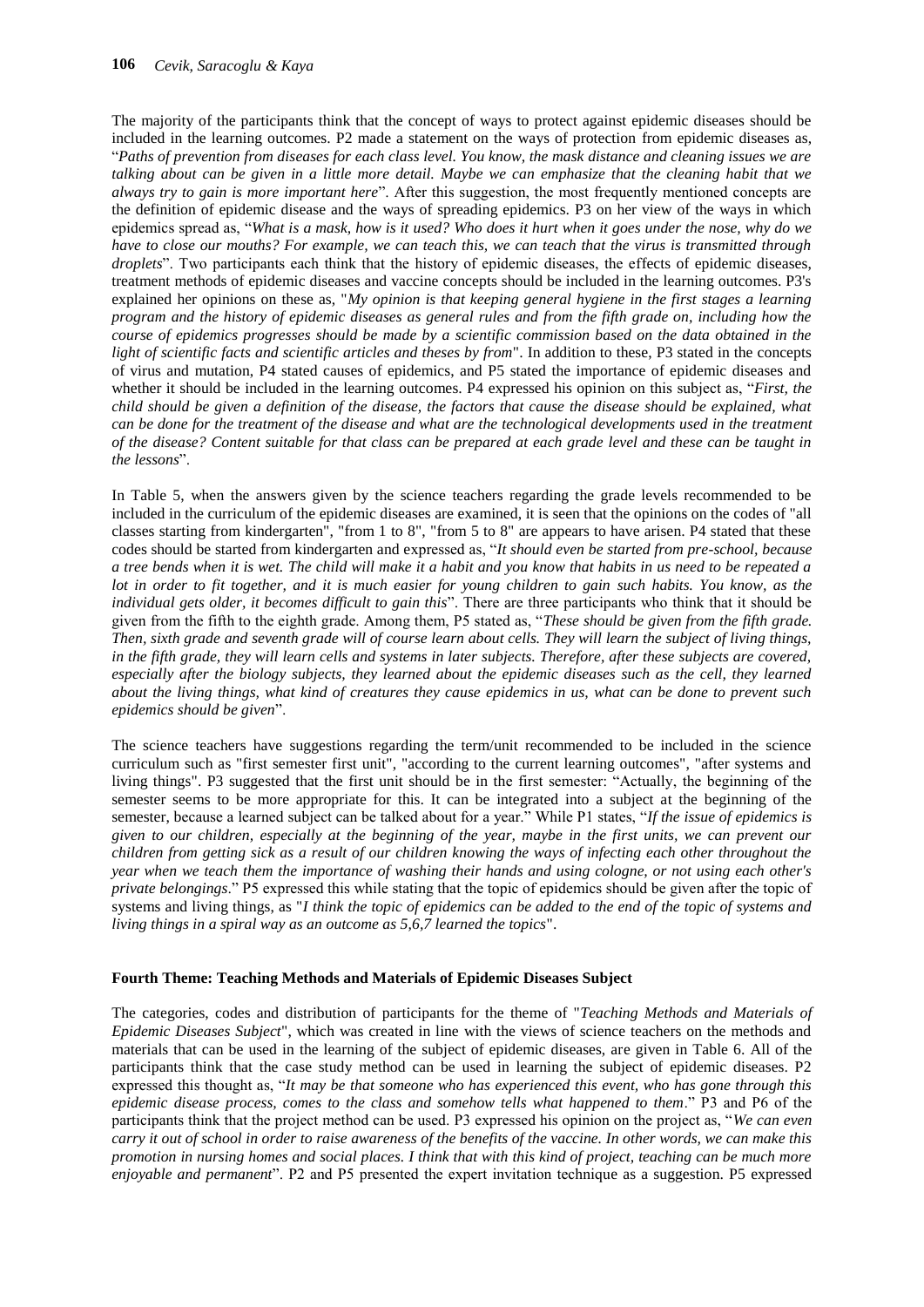his opinion as, "*The doctors living in this period can be very important, I think they can come and give seminars at schools and tell their experiences*". P5 also thinks that the experimental method can be used. P3, who had a similar view with P5 about the test method, expressed his opinion as, "*For example, we can test how the mask prevents a droplet, we can put a cotton ball on the outside, we can show that it does not settle at the cotton, with such activities*". Some of the participants think that scenario writing, discussion, drama, problem solving, observation, role playing, research analysis, simulation and demonstration methods/techniques can be used in the learning of the subject of epidemics.

| Categories         | Codes                    | Participants                                                                                        |
|--------------------|--------------------------|-----------------------------------------------------------------------------------------------------|
| Teaching methods   | Case study               | P <sub>1</sub> , P <sub>2</sub> , P <sub>3</sub> , P <sub>4</sub> , P <sub>5</sub> , P <sub>6</sub> |
|                    | Project                  | P <sub>3</sub> , P <sub>6</sub>                                                                     |
|                    | <b>Expert invitation</b> | P <sub>2</sub> , P <sub>5</sub>                                                                     |
|                    | Experiment               | P <sub>3</sub> , P <sub>5</sub>                                                                     |
|                    | Writing a script         | P1, P6                                                                                              |
|                    | Discussion               | P1, P3                                                                                              |
|                    | Drama                    | P <sub>2</sub> , P <sub>6</sub>                                                                     |
|                    | Problem solving          | P <sub>3</sub> , P <sub>6</sub>                                                                     |
|                    | Observation              | P <sub>4</sub> , P <sub>6</sub>                                                                     |
|                    | Role playing             | P <sub>2</sub>                                                                                      |
|                    | Research review          | P4                                                                                                  |
|                    | Simulation               | P4                                                                                                  |
|                    | Show                     | P <sub>5</sub>                                                                                      |
| Teaching materials | Video                    | P1, P2, P3, P4, P5, P6                                                                              |
|                    | Picture/Photo            | P <sub>4</sub> , P <sub>6</sub>                                                                     |
|                    | Printed materials        | P <sub>3</sub> , P <sub>4</sub> , P <sub>6</sub>                                                    |
|                    | Real object              | P5                                                                                                  |
|                    | Slide                    | P <sub>4</sub>                                                                                      |

Table 6. Teaching Methods and Materials of Epidemic Diseases Subject

Six participants think that videos related to epidemic diseases can be used as material. P6 thought that documentary films could be used as material and explained as, "*For example, if they watch a documentary that tells a story about the process of an epidemic, maybe it will be a more effective learning*". P1 expressed this opinion as, "*For example, when we sneeze, why should we sneeze into the elbow? Animation can be developed on such topics. Animations can be developed that can see the bacteria and viruses on the hand with animated or ultraviolet rays between washing our hands for five seconds and ten seconds with soap for five seconds and washing our hands for 30 seconds, depending on the extent of the effect or the importance of ventilation or how well it effects an area when we open the door or the window*". P4's opinion on the printed materials proposal was, "For example, a good set of posters can be made or promotional books can be made and sent to families".

### **Discussion**

This study was carried out to evaluate the views of science teachers about the inclusion of epidemic diseases in the science curriculum. As a result of the data analysis, the case of inclusion of epidemic diseases in the science curriculum was examined under four themes. Schools are teaching and learning environments where teachers and students are together. When we look at the opinions of teachers about the importance of school in having knowledge about epidemic diseases, reliable knowledge source, effective power, problem solving environment, primary source, widespread effect, effective teahing and educationa environment, effective communication environment and the concepts of long time period become prominent. According to Martin, Tett and Kay (1999), schools have an effective structure in preparing individuals for life as well as learning new information, and school and community elements are complementary elements. According to Follari and Navaratne (2019), the primary purpose of school education is to enable students to develop a positive tendency towards learning and develop ability to apply what they have learned. Saban (2008) researched metaphors for school and reached the metaphors of information and enlightenment, guiding and guiding metaphors about school, similar to the results of this study. In addition to being a place of information and guidance, schools also have the task of creating an important environment for promoting wellness (Bentsen et al., 2020). According to Erduran, (2020), students need to understand not only what scientists do, but also how science relates to school lessons, in order to understand a complex subject like the pandemic. According to Taneri and Kılıç (2020), schools are one of the most important environments where students can access the right attitudes and behaviors during epidemics. The studies and the results of this study show that schools are the most effective primary source where students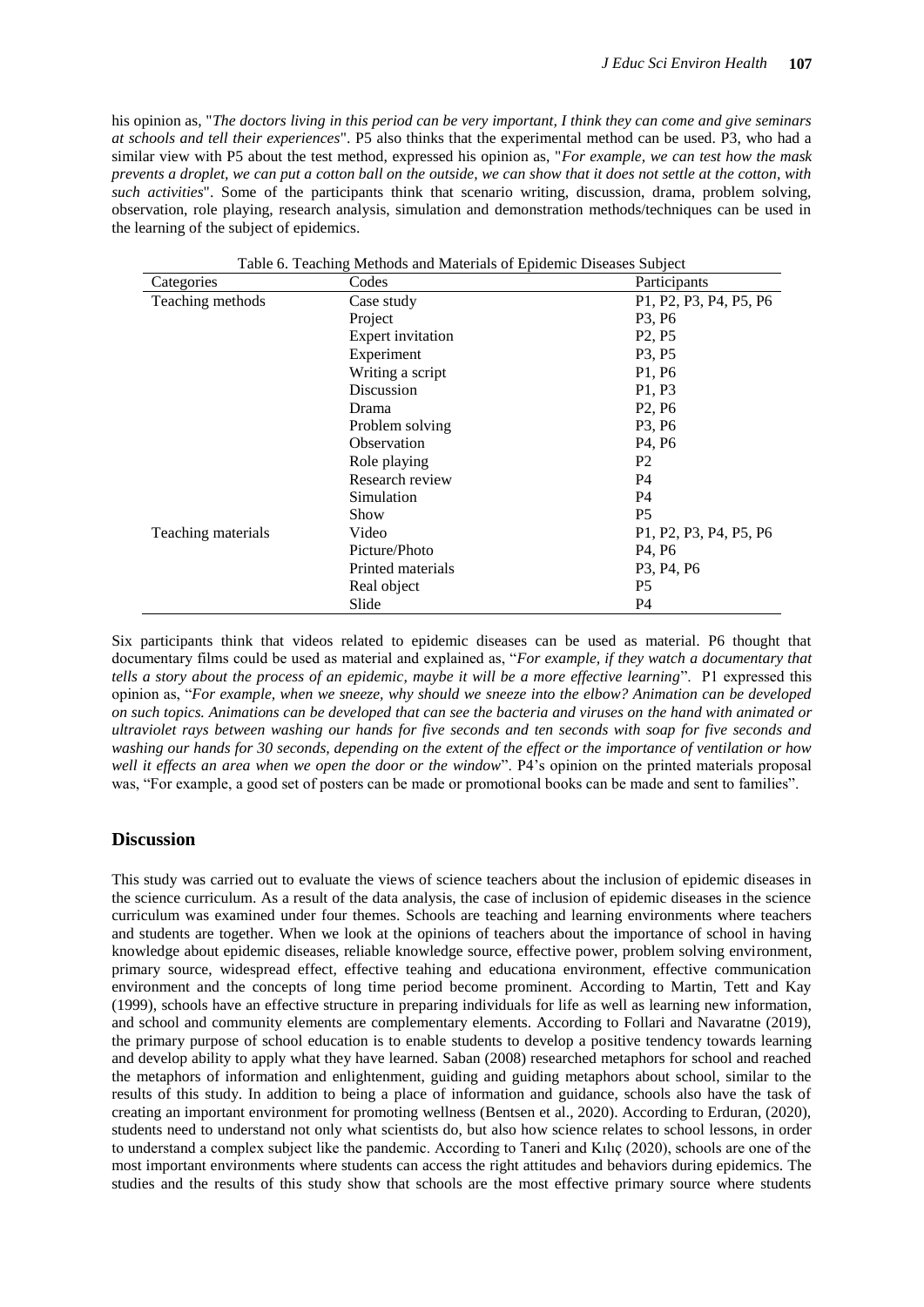reach the reliable knowledge and prepare for life. Schools have an important place in providing reliable information on a subject that is closely related to the society, such as epidemics, and make students to experience what they have learned.

With the views of the teachers in the research on the role of teacher in having knowledge about epidemic diseases, it was seen that the concepts of education leader and role model become prominent. Teachers have an important role in shaping the society by raising individuals who are the future of society. It is an indispensable fact that the behaviors of teachers, who are role models for students, are taken as an example by students (İnceoğlu, 2004). Köse and Demir (2014) revealed in their study that teachers impressing the students as role models. The social status of the teaching profession changes over time. However, the teaching profession is a respected profession that plays an active role in the personal, social and academic development of individuals and societies and the development of countries, and has important effects on the transfer of social and cultural values to new generations (Hacettepe University, 2017; Öztürk, Bilir, Uslu, Çalıkoğlu & Çağatay, 2018). In this context, it is very important to have a good education policy in order to strengthen the status of the teaching profession.

Considering the role of student in having knowledge about epidemics diseases, opinions about the students' growing up as conscious individuals and having a widespread effect have emerged. The student can maintain the skills and behaviors he has acquired in school in his life outside of school and in his future life (Meşeci, 2008). In this context, it is important for a student to grow up as a conscious individual in his life outside of school and to transfer this to his environment in terms of the student's role in society. According to the news of National Geographic News, 10-year-old British Tilly Smith while playing on the beach in front of the hotel where they stayed as a tourist in Thailand, he predicted the tsunami caused by the earthquake that occurred in the Indian Ocean on December 26, 2004, and saved about 100 peoples lives around him with the information he learned in geography class and the warnings he made accordingly (Owen, 2005). According to the report, when the tsunami occurred, the student, who was on vacation with his family, realized that the tsunami would come from the movement of the waters while on the beach, and ensured the evacuation of the hotel he was in and saved the lives of the people around him. (The sun, 2020). This news also shows that students have the potential to have a widespread impact by transferring what they have learned. It is thought that a student's knowledge about epidemics is a necessary condition for the student both to raise awareness about these diseases and to share what they have learned with others.

When the reasons for the inclusion of epidemic diseases in the science curriculum are examined according to the views of the teachers, ideas about raising a conscious generation, up-to-dateness, socio-scientific topic, daily life relationship and education at an early age are revealed. Due to its nature, the science course has a quality that sheds light on current issues. It is an important requirement to include current events in the science curriculum in order for students to keep up with the renewed world, because students can access current issues through the curriculum offered (Drake et al., 2014; Taber & Akpan, 2017). The issue of epidemic diseases has become current all over the world with Covid 19 and has gained a socio-scientific character. According to Yıldız (2014), epidemics have existed since ancient times, but societies are not aware of the epidemics. However, it is very important for students to have some prior knowledge of the relevant subjects so that they can reasonably understand the epidemics and act consciously. As stated by the participants, the subject of epidemic diseases is not among the current science curriculum achievements. For this reason, it is an important need to raise public awareness of epidemic diseases, which are suitable for the nature of the science course and have a vital importance, as a socio-scientific subject in the science curriculum. Similarly, Yapıcıoğlu (2020) emphasized in his study that it is important to include the Covid 19 pandemic period in teaching programs because it has a socio-scientific quality. Pietrocola et al. (2021) also emphasized in their studies that the roles of science education should be considered in the education of individuals with the Covid 19 pandemic. Karakuyu and Can (2020) also stated in their studies that science teaching programs should be revised according to the dynamics of life in an applicable way. Also, it is easier to transform the information learned at an early age into behavior, and the education received at an early age forms the basis for the behavior of the individual in the future (Bredekamp, 2015; UNICEF, 2003). For this reason, it is important to give the training for the behaviors desired to be gained to the individual as early as possible.

When the answers given by the teachers regarding the advantages of including the epidemic diseases in science teaching programs are examined, it is seen that the concepts of sharing reliable knowledge, providing social awareness, ensuring widespread influence. The courses in schools are learning environments that play an important role in transforming scientific knowledge into practice and helping students reach reliable information (Takmaz & Yılmaz, 2020; Taneri & Kılıç, 2020). Similarly, in Afacan (2011)'s study, aimed to science lesson in a similar way with metaphors of, facilitating life, enlightening scientifically and guiding with teacher's guidance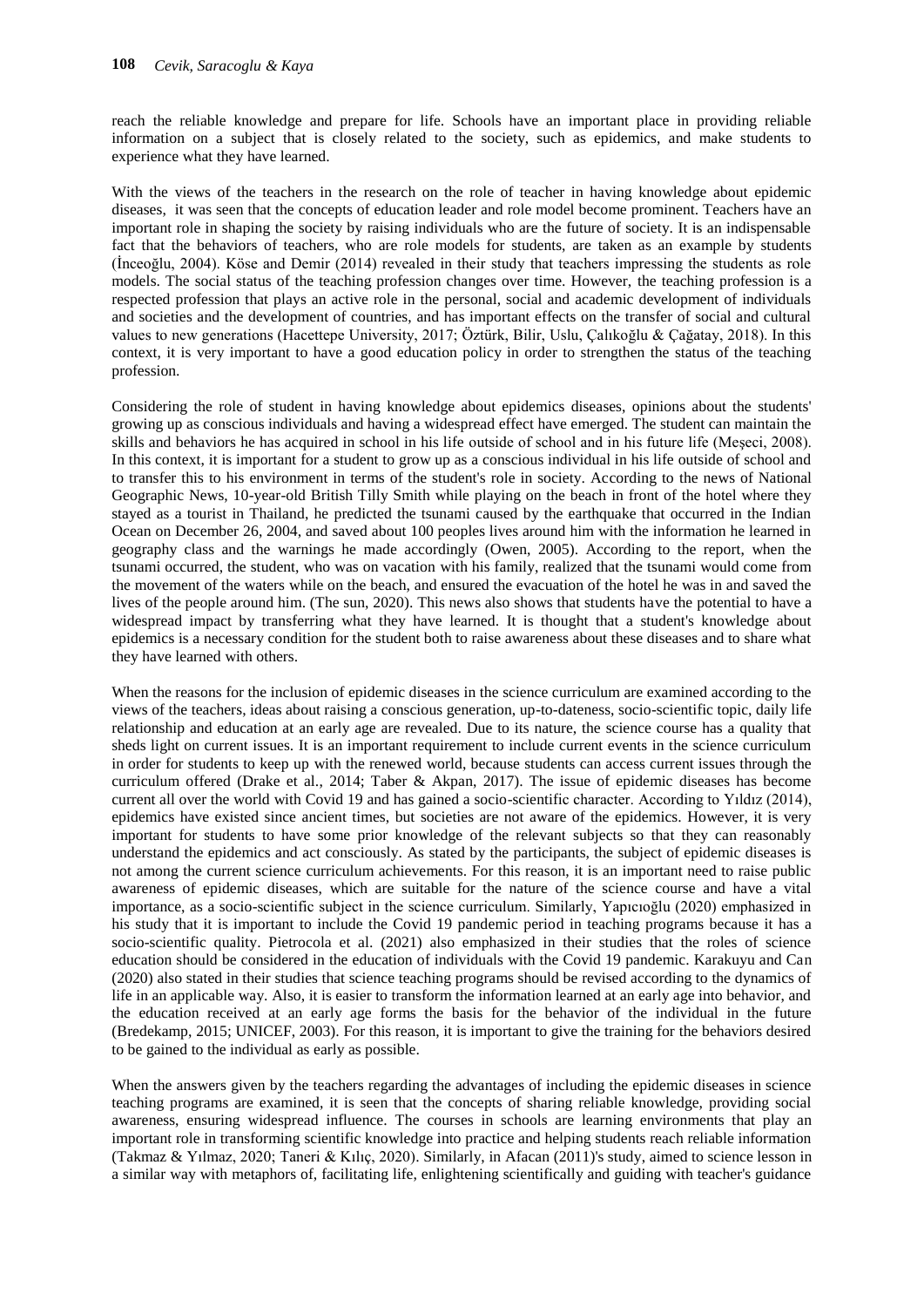become prominent. According to Deboer (2000), all individuals need to adapt to scientific changes, whether they are dealing with science or not. Science education is a way of increasing the quality of social life, apart from preparing individuals for specific scientific professions. Individuals with a good science education and science literacy can understand the relationship between science, technology and society, apply the information they learned theoretically at school in their daily life, and use their ability to make decisions on issues that concern society (Çepni et al., 2003). In this respect, considering that the issue of epidemic diseases is a subject that should be explained scientifically and that concerns the society, it is obvious that it will be advantageous to include this subject in the science curriculum. In addition, teachers who think that the inclusion of this subject in the curriculum may also provide a disadvantage, have put forward ideas that the number of learning outcomes will increase and that teachers may make wrong interpretations about epidemic diseases. However, considering the advantages that can be taken from of such an important subject, it is thought that it would be a good decision to minimize the effects of these disadvantages and to include the subject of epidemic diseases in the science curriculum.

If the subject of epidemic diseases is included in the science course curriculum, when the contents of the learning outcomes that can be included in the program are asked to the teachers, the following views that should be included become prominent, the ways of protection from epidemic diseases, the definition of epidemic disease, the ways of spreading epidemics, the history of epidemic diseases, the effects of epidemic diseases, the treatment methods of epidemic diseases, vaccine, virus, mutation , the causes of epidemics and the importance of the epidemic diseases. The results contain evidence that teachers have difficulties in deciding what should actually be included in the curriculum regarding the teaching of epidemics. Even in a small and selected sample, participants state that different content should be included in the teaching of epidemics. Epidemic is a multidimensional socioscientific issue with a wide content, controversial situations, where there may be disagreements (Yapıcıoğlu, 2020). Therefore, it is not surprising that participants have different views on this issue. In this direction, if the subject of epidemic diseases is included in the science course curriculum, it is thought that it will be right to focus on the content that individuals are trying to make sense of. Similarly, Dillon and Avraamidou (2020) stated in their study that the issues of virus, pandemic, epidemic, quarantine, symptom, and social distance often become top in the agenda in the society and individuals are trying to understand these concepts. Considering in terms of science lesson, what is expected from individuals is while being a good science literate writer, to make sense of the explanations made for these concepts in their own minds and to pass them through a scientific filter (Yapıcıoğlu, 2020).

Teachers have expressed opinions about the class level where epidemic diseases can be included in the curriculum, starting from the kindergarten, first grade and fifth grade. There are differences of opinion among the participants about the class level where the topic of epidemic diseases will be included. This data reflects the difficulty of teachers themselves to define it. The fact that epidemics are a socioscientific issue may be a reason for this. However, each participant provides reasonable justification for their proposed grade level. The participants, who stated that it should be included from kindergarten, explained the reason for this as that it would be easier to transform the information learned at an early age into behavioral acts. Some participants explained their reasons with the principle of spirality. In order to raise a conscious generation, it is an important requirement for individuals to receive a qualified education from pre-school and to comply with the spiral principle for the academic, social and emotional development of students in this education process (MEB, 2018a; Şirin, 2020). Early life is the basis for a child's behavior in the later years of his life. Early interventions in this period will have a lasting effect on individuals' cognitive personalities and social behaviors (Bredekamp, 2015; UNICEF, 2003). Research findings support these data.

In the research, the teachers put forward their ideas that the subject of epidemic diseases in the science curriculum should be in the first unit of the first semester, by associating it with the current achievements or after the systems and living unit. Especially the teachers who stated that the first semester should be in the first unit are in the majority. The participants explained the reason for this as the opportunity to apply the knowledge learned about epidemics throughout the year. In this context, it has been revealed by the results of the study that if the subject of epidemic diseases is included in the science curriculum, it would be appropriate to have the first semester starting from the early grade levels.

When the views of science teachers on teaching methods on epidemic diseases are examined, it is seen that case studies, projects, expert invitations, experiments, scenario writing, discussion, drama, problem solving, observation, role playing, research analysis, simulation, demonstration methods come to the fore. When the opinions about the materials that can be used in the teaching of epidemic diseases are examined, the materials such as video, picture/photographs, printed material, real obje and slide are the emerging opinions for appropriate materials. It is of great importance to use appropriate teaching methods for an effective teaching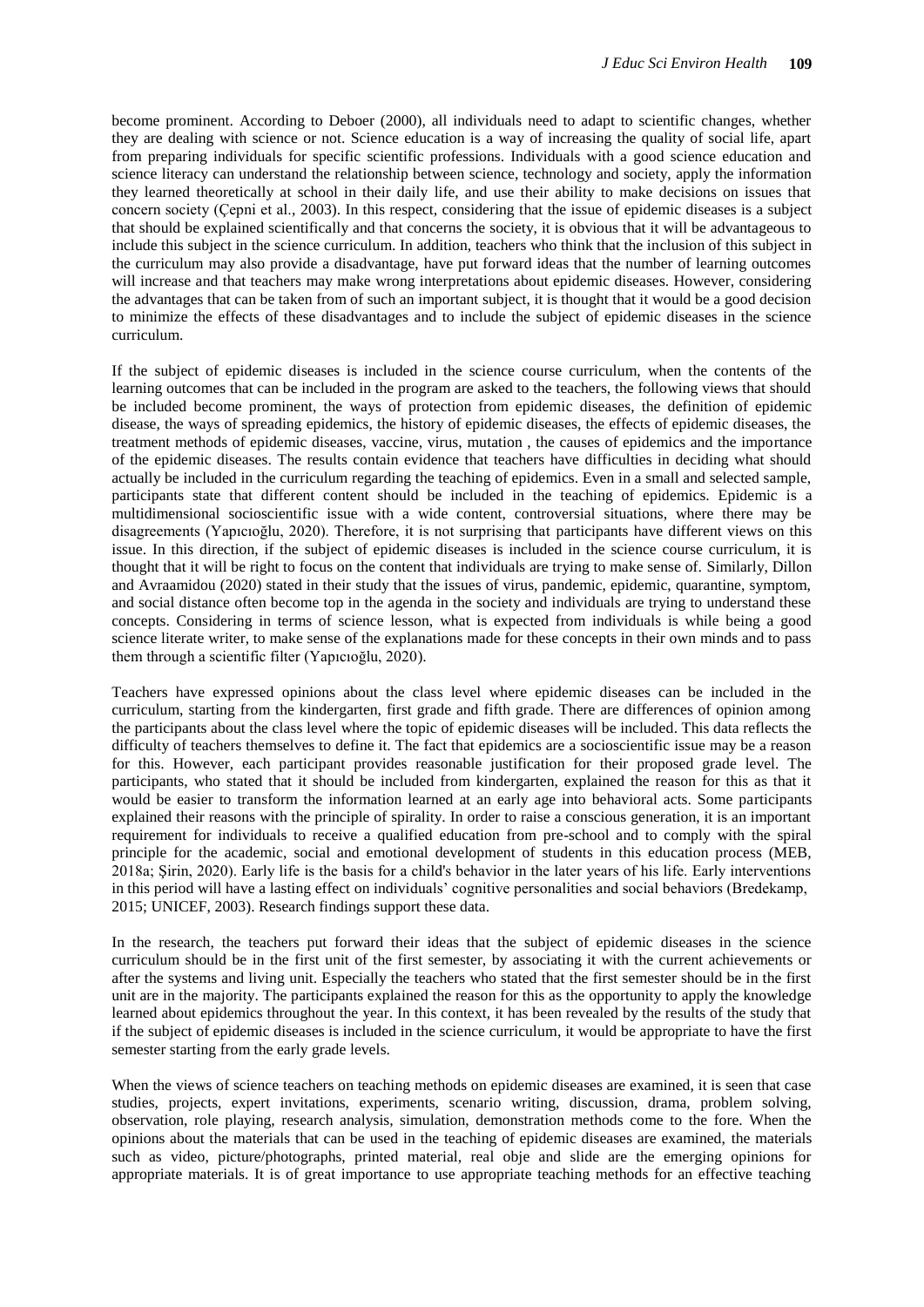(Aydede et al., 2006). It is important to choose teaching methods and techniques that can provide applicability and permanence by students, especially depending on the content of the subject to be taught. Aydede et al. (2006), stated in their study that the nature of the subject should be taken into account in addition to the course materials in the selection of teaching methods and techniques by science teachers. According to Akerson (2005), teachers should choose activities that will make students active in their lectures. In the literature, there are studies stating that teachers frequently use methods such as role playing, drama, experiment, laboratory and demonstration in which students are active (Bardak & Karamustafaoğlu, 2016; Oh & Kim, 2013). On the other hand, there are also studies that teachers stated, these activities such as drama will cause problems in classroom management and cause loss of time (Timur & İmer, 2012; Tekbıyık & Akdeniz, 2008; Kırıkkaya, 2009). With this study, it was emphasized that it would be appropriate to use teaching methods and materials that would make the student active and provide permanent learning in teaching the subject of epidemic diseases. Teaching such an important subject, which affects the whole world deeply, with appropriate teaching methods and techniques is of great importance in terms of both the content of the subject and making what is learned into living.

## **Conclusion and Suggestions**

In this research, the situation of the epidemic diseases and its inclusion in the science curriculum, which has become the agenda of the whole world with the Covid 19 pandemic and which is also a socio-scientific issue, evaluated according to the views of science teachers in terms of school's role, teacher's role, student's role, reasons, advantages and disadvantages, grade level, learning outcomes that can be included in the program, teaching methods-techniques and materials. As a result of the research, it was determined that the teachers thought that the issue of epidemic diseases should be included in the science programs in order to evaluate the issue from a socioscientific perspective. The inclusion of epidemic diseases in science programs is considered important in terms of access to reliable information, ensuring widespread effect, raising conscious individuals, social awareness, daily life relationship, and early education. Teachers think that this education can be given at pre-school, primary and secondary education levels. He has a similar opinion that the topic of epidemic diseases should be in the first semester of the program, but opinions differ on the topics that can be taught. Teachers suggest that the subject of epidemic diseases should be taught with methods and materials that will activate the student and provide permanent learning. Pandemic is a socio-scientific issue that concerns all humanity and needs to be addressed on a global scale. The pandemic needs to be handled in a multifaceted way, with its sociological, economic, political, health and educational dimensions. For this reason, it is suggested that the developers of the science curriculum programs should examine the results of this study, and the researchers should investigate the status of the epidemic diseases in international science curriculums with teachers from different country.

## **Scientific Ethics Declaration**

The authors declare that the scientific ethical and legal responsibility of this article published in JESEH journal belongs to the authors.

## **References**

- Afacan, Ö. (2011). Metaphors used by elementary science teacher candidates to describe "science" and "elementary science and technology teacher". *Education Sciences*, *6*(1), 1242-1254.
- Akbaş, H. Ş. (2011). *The effect of drama applications as a problem solving strategy in science education on achievement, attitude, conceptual understanding and remembering*. (Master's Thesis). Institute of Educational Sciences. Marmara University, Istanbul
- Akerson, V. L. (2005). How do elementary teachers compensate for incomplete science content knowledge? *Research in Science Education*, *35*(2), 245-268.
- Aydede, M. N., Çağlayan, Ç., Matyar, F. & Gülnaz, O. (2006). Evaluation of science and technology teachers' views on teaching methods and techniques used. *Çukurova University Journal of Education Faculty*, *2(32),* 24-34.
- Bardak, Ş. & Karamustafaoğlu, O. (2016). Investigation about using strategies, methods and techniques of science teachers based on pedagogical content knowledge. *Amasya Education Journal*, *5*(2), 567-605.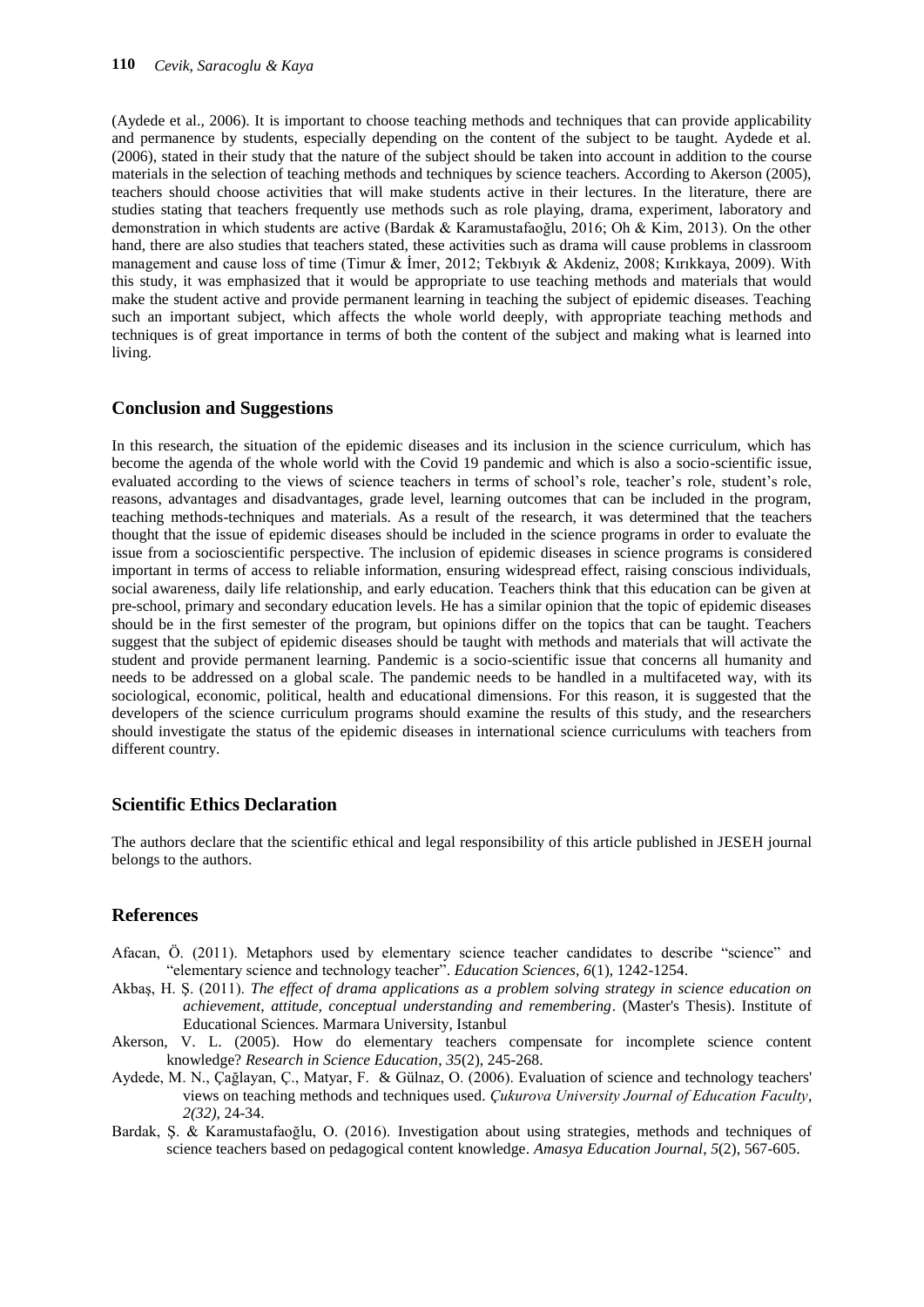- Bentsen, P., Bonde, A. H., Schneller, M. B., Danielsen, D., Bruselius-Jensen, M. & Aagaard-Hansen, J. (2020). danish 'add-in'school-based health promotion: integrating health in curriculum time. *Health Promotion International, 35(1),* E70-E77. Doi: 10.1093/Heapro/Day095
- Bredekamp, S. (2015). *Effective practices in early childhood education, 2nd edition*. (Çev. Hatice Zeynep İnan ve Taşkın İnan). 343-345. Ankara: Nobel Yayıncılık.
- Coşkun, Y. D. (2017). *Education programs education monitoring report, Education Reform Initiative*, Istanbul.
- Creswell, J. W. (2007*). Qualitative inquiry and research method: Choosing among five approaches* (2nd. Ed.). Thousand Oaks, Ca: Sage.
- Çepni, S. (2012). *Introduction to research and project studies, enhanced 6th edition*. Bursa: Celepler Printing.

Çepni, S. (2017). *STEM education from theory to practice*. Ankara: Pegem Academy.

- Çepni, S., Bacanak, A. & Küçük, M. (2003). Changing values in the goals of science education: Sciencetechnology-society. *Journal of Values Education (Turkey), 1*(4), 7-29.
- Deboer, G. E. (2000). Scientific literacy: another look at its historical and contemporary meanings and its relationship to science education reform*. Journal of Research in Science Teaching, 37(6),* 582-601.
- Değirmenci, A. & Doğru, M. (2017). Analysis of research on socio-scientific ıssues made in turkey: a descriptive analysis study. *The Journal of Buca Faculty of Education*, *(44),* 123-138.
- Demirci Güler, M. P. & Açıkgöz, S. N. (2019). Examinatıon of the science course curriculum of the year 2018 in terms of ıncluding lesson outcomes regarding responsibility. *Journal of Qualitative Research in Education, 7(1),* 391-419. https://doi.org/10.14689/İssn.2148-2624.1.7c1s.18m
- Deveci, İ. (2018). Comparison of 2013 and 2018 science curricula in terms of basic elements in turkey. *Journal of Mersin University Faculty of Education, 14(2),* 799-825.
- Deveci, İ. & Aydız, M. (2021). Science teachers' opınions on to be gained life skills ın the curricula, *Trakya Journal of Education, 11(1),* 164-186.
- Dillon, J. & Avraamıdou, L. (2020). Towards a viable response to covıd-19 from the science education community. *Journal For Activist Science & Technology Education, 11(2),* 1-6.
- Donnelly, J. & Ryder, J. (2011). The pursuit of humanity: curriculum change in english school science. *History of Education*, *40(3)*, 291-313.
- Drake, C., Land, T. J. & Tyminski, A. M. (2014). Using educative curriculum materials to support the development of prospective teachers' knowledge. *Educational Researcher, 43(3),* 154-162.
- Erduran, S. (2020). Science education in the era of a pandemic. *Science & Education, (29),* 233–235
- Follari, L. & Navaratne, M. (2019). Artists first, teachers second. *Childhood Education*, *95*(6), 14-23.
- Fraenkel, J. R. & Wallen, N. E. (1993). How to design and evaluate research in education. New York: McGraw-Hill.
- Genç, M. & Genç, T. (2017). Türkiye'de sosyo-bilimsel konular üzerine yapılmış araştırmaların içerik analizi, the content analysis of the researches about socio-scientific ıssues in Turkey. *e – Kafkas Eğitim Araştırmaları Dergisi, 4*(2), 19-26.
- Goloğlu, S. (2009). *Developing decision making skills with socio-scientific activities in science education: balanced (healthy) nutrition*. (Unpublished master's thesis), Institute of educational sciences. Marmara University, İstanbul
- Grix, J. (2010). *Demystifying postgraduate research*. A&C Black. London
- Hacettepe University, (2017). teacher education and employment in Turkey: Current situation and suggestions, Faculty of Education, Ankara.
- Handal, B. & Herrington, A. (2003). Mathematics teachers' beliefs and curriculum reform. *Mathematics Education Research Journal*, *15*(1), 59-69.
- Holbrook, J. & Rannikmae, M. (2009). The meaning of scientific literacy. *International Journal of Enviromental & Science Education, 4(3),* 275-288
- İnceoğlu, M. (2004). *Attitude, perception, communication*. Ankara. Ellipse Publications
- Kalemkuş, J. (2021). Investigation of science curriculum learning outcomes in terms of 21st century skills. *Anadolu Journal of Educational Sciences International, 11 (1),* 63-87. https://doi.org/10.18039/Ajesi.800552
- Kaptan, F. (1999). *Science teaching*. Istanbul: MEB Publications (3229).
- Karakuyu, Y. & Can, Ö. (2020). İnvestigation of primary school teachers' opinion about revised 3rd grade science curriculum in turkey. *Educational Research and Reviews*, *15*(4), 203-209.
- Karaman, P. & Karaman, A. (2016). Opinions of science teachers about the revised science education program*. Journal of Erzincan University Faculty of Education*, *18*(1), 243-269.
- Kırıkkaya, E. B. (2009). Opinions of science teachers in primary schools related to science and technology program. *Journal of Turkish Science Education*, *6*(1), 133-148.
- Koçakoğlu, M. (2016). The evaluation of high school biology curriculum. *Necatibey Faculty of Education Electronic Journal of Science and Mathematics Education*, *10*(2), 65-91.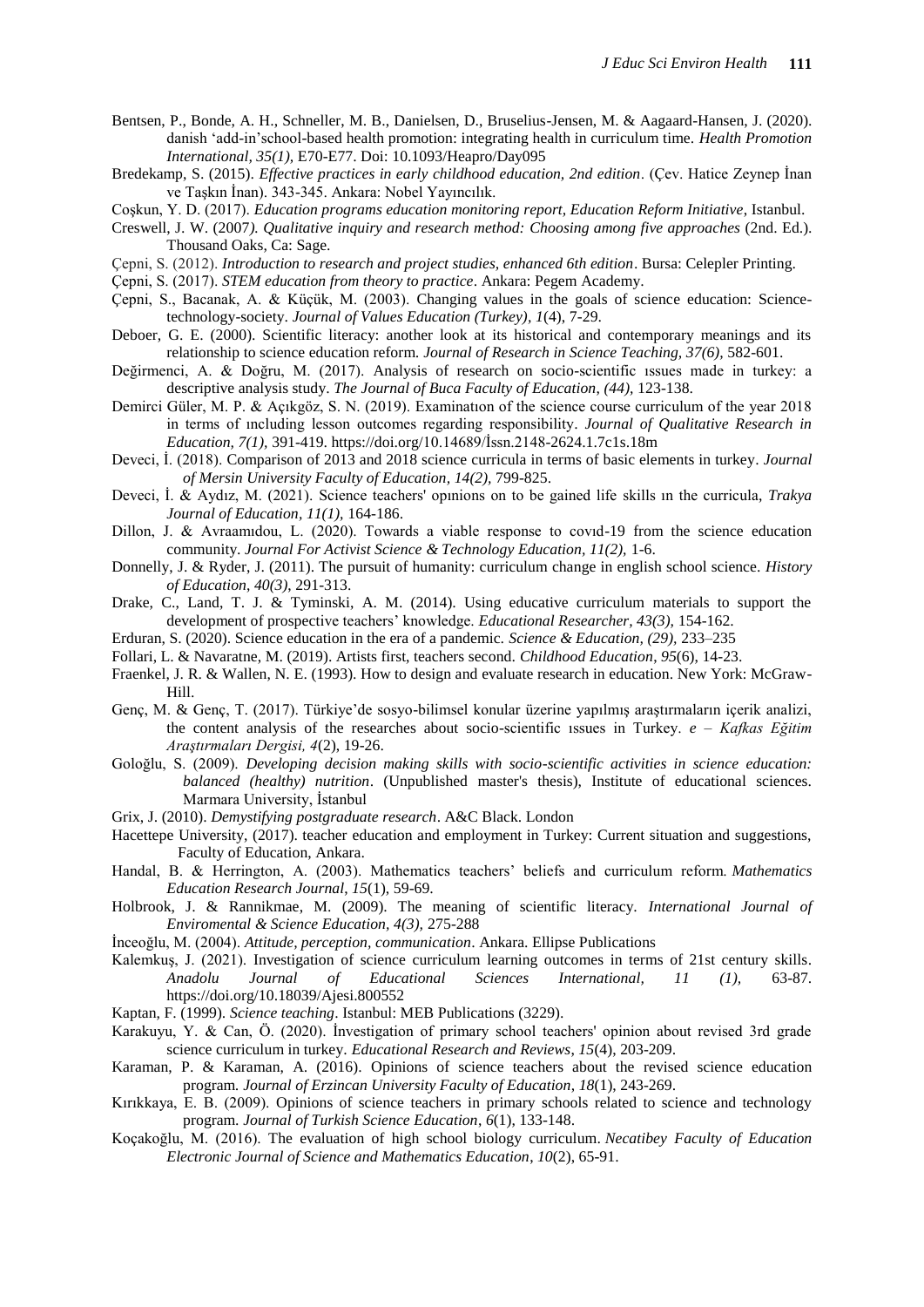- Konuk, N. & Güntaş, S. (2019). Training in social media usage and using social media as an education tool. *International Journal Entrepreneurship and Management Inquiries, 3(4),* 1-25
- Köse, M. & Demir, E. (2014). Students' opinions about teachers' role model. *International Journal of Social and Economic Sciences, 4(1)*, 08-18.
- Marshall, C. & Rossman, G. B. (2014). *Designing qualitative research*. Sage Publications, London.
- Martin, J., Tett, L. & Kay, H. (1999). Developing collaborative partnerships: limits and possibilities for schools, parents and community education. *International Studies in Sociology of Education*, *9*(1), 59-75.
- MoNE, (2013). *Primary education institutions (primary and secondary schools) science course (3, 4, 5, 6, 7 and 8th Grades) curriculum*, Ankara: MEB
- MoNE, (2018a). *Science curriculum.* Ankara: MEB
- MoNE, (2018b). *2023 education vision*. Ministry of education. [Http://2023vizyonu.Meb.Gov.Tr/Doc/2023\\_Egıtım\\_Vızyonu.Pdf](http://2023vizyonu.meb.gov.tr/Doc/2023_Egıtım_Vızyonu.Pdf)
- Meşeci, F. (2008). The socializing role of the teacher and coping with undesirable behaviors. *Hayef Journal of Education*, *5(1),* 115-125.
- Miles, M. B. & Huberman, M. A. (1994). An expanded sourcebook qualitative data analysis. London: Sage
- Oh, P. S. & Kim, K. S. (2013). Pedagogical transformations of science content knowledge in Korean elementary classrooms*. International Journal of Science Education, 35(9),* 1590-1624.
- Owen, J. (2005). "Tsunami family saved by schoolgirl's geography lesson", National Geographic News, January 18, 2005.
- Özcan, H. & Koştur, H. İ. (2019). The Investigations of science curriculum acquisitions in terms of special purposes and field-specific skills. *Trakya Journal of Education, 9(1),* 138-151.
- Özcan, Ö., Oran Ş. & Arık S. (2018). The comparative study of 2013 and 2017 year's science education curricula in terms of teacher views. *Başkent University Journal of Education, 5(2),*156-166.
- Öztürk, H., Bilir, B., Uslu, B., Çalıkoğlu, A. & Çağatay, Ş. M. (2018). What do the preference tendencies of those placed in education faculty programs tell educators? *13th International Educational Management Congress,* 10-12 May, Cumhuriyet University, Sivas, Turkey.
- Patton, M. Q. (2002). Two decades of developments in qualitative ınquiry: a personal, experiential perspective. *Qualitative Social Work*, *1*(3), 261-283.
- Pietrocola, M., Rodrigues, E., Bercot, F. & Schnorr, S. (2021). Risk society and science education: Lessons from the Covıd-19 pandemic. *Science & Education, 30(2),* 209-233
- Rudolph, J. L. (2020). The lost moral purpose of science education. *Science Education, 104*. 895–906.
- Saban, A. (2008). *School metaphors. Theory and Educational Management*, *55*. 459-496.
- Saraç, E, & Yıldırım, M.S. (2019). Teachers' views on science course curriculum of the year 2018. *Acjes, 3 (2),* 138-151.
- Saunders, K.J. & Rennie, L. J. (2013). A pedagogical model for ethical inquiry into socioscientific issues in science. *Research in Science Education, 43*, 253–274.
- Şirin, S. (2020). *Adult youth.* Istanbul: Dogan Books
- Taber, K. S. & Akpan, B. (Eds.). (2017). Science education: An international course companion. Springer. Germany
- Takmaz, S. (2019). *Investigation of virus in secondary education from the perspective of program, teacher and student*. (Unpublished Master's Thesis), Hacettepe University Institute of Educational Sciences, Ankara
- Takmaz, S. & Yılmaz, M. (2020). Investigation of virus topic in secondary education in terms of curriculums. *Anadolu Journal of Teacher, 4(1)*, 21-43. Doı: 10.35346/Aod.728962
- Taneri, A. & Kılıç, R. (2020). Investigation of the extent to which the units of healthy life prepare children for struggling with Covid-19. *European Journal of Education Studies*, *7*(11), 239-263.
- Tekbıyık, A. & Akdeniz, A. R. (2008). Teachers' views about adoption and application of primary science and technology curriculum. *Necatibey Faculty of Education Electronic Journal of Science and Mathematics Education*, *2*(2), 23-37.
- The Sun, (2020). [https://www.thesun.co.uk/news/635504/if-i-hadnt-spotted-that-the-sea-was-fizzing-then-my](https://www.thesun.co.uk/news/635504/if-i-hadnt-spotted-that-the-sea-was-fizzing-then-my-parents-sister-and-me-would-all-be-dead/)[parents-sister-and-me-would-all-be-dead/](https://www.thesun.co.uk/news/635504/if-i-hadnt-spotted-that-the-sea-was-fizzing-then-my-parents-sister-and-me-would-all-be-dead/)
- Timur, B. V. & İmer, N. (2012). Investigation of teaching methods and techniques used by science and technology teachers. *X. National Science and Mathematics Education Congress. Nigde University, Faculty of Education.*
- Tyrrell, D. & Calinger, M. (2020). Breaking the Covid-19 ice: Integrating socioscientific issues into problembased learning lessons in middle school. In *proceedings of edmedia + innovate learning* (Pp. 120-125). Online, The Netherlands: Association For The Advancement Of Computing in Education (Aace). Retrieved April 1, 2021 [Https://Www.Learntechlib.Org/P/217293.](https://www.learntechlib.org/p/217293)
- Ulutan, E. (2018). Educational trends in the world and stem learning activities in our country: Example of MEB K12 schools, MEB General Directorate of Innovation and Educational Technologies, Department of